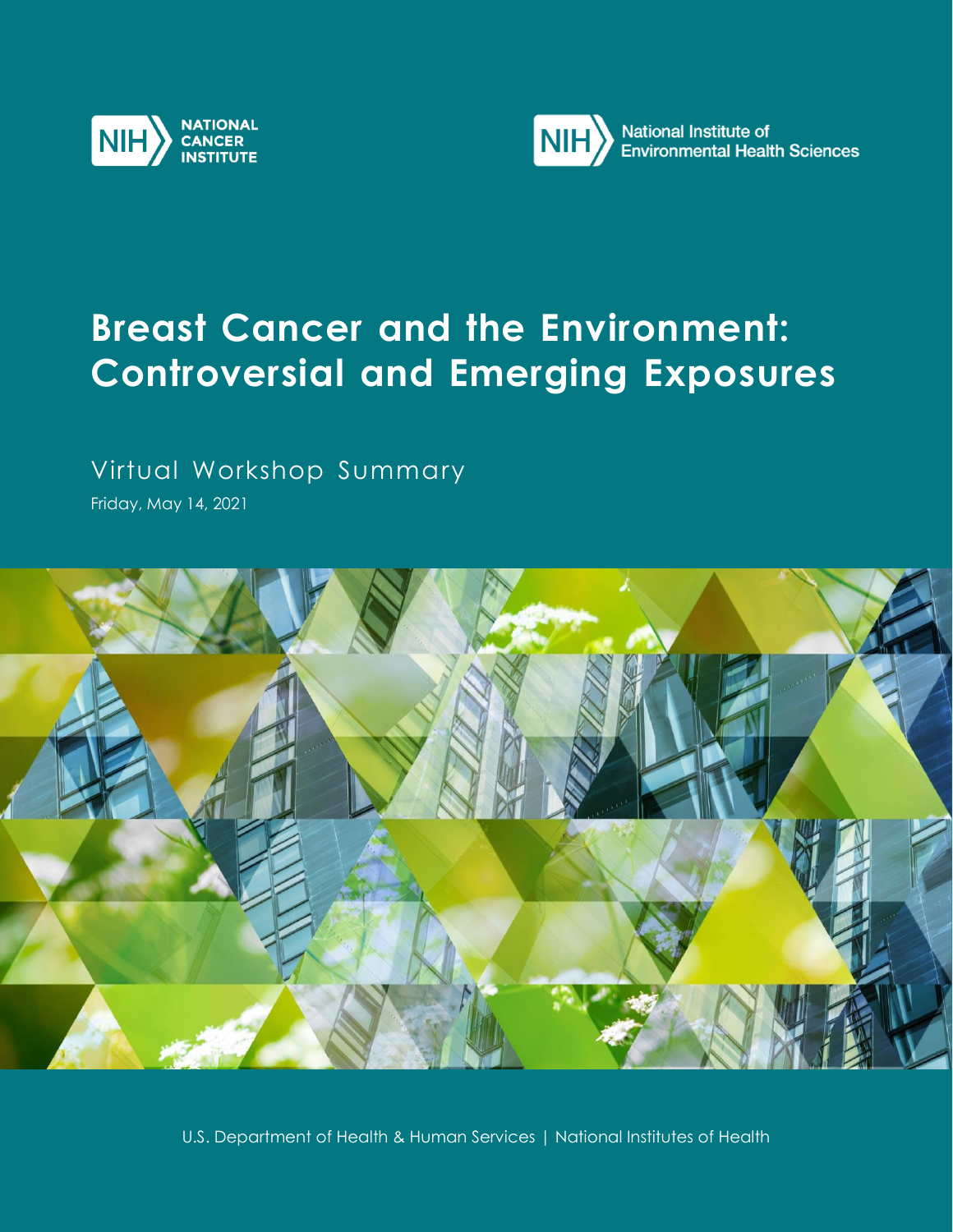## **Introduction**

The relationship between environmental exposures and cancer risk is a topic of compelling interest because of the widespread and varied exposure to carcinogens and endocrine disrupting compounds (EDCs) in the environment. The impact on breast cancer risk is of particular importance considering the hundreds of thousands of women and their families in the United States every year affected by the most common cancer in women.

To provide effective, evidence-based public health decisions to reduce exposures and cancer risk in the population requires large investments and coordination between those making etiologic observations and those assessing the risk from exposure and its consequences on women's health. Further investigation of the etiologic role of exposure to environmental contaminants and its public health impact remains an important priority. Rapidly evolving science, including advances in highly sensitive tools to detect very small amounts of environmental contaminants or subtle but relevant biological effects, epidemiological and analytical methods, and mutational signatures in tumors, are presenting exciting research opportunities. Therefore, there is a need for more efficient deployment of current approaches and new thinking on how we study this topic and how we convey risk and related information for public health decision-making.

The National Cancer Institute (NCI) and National Institute of Environmental Health Sciences (NIEHS) have a long history of collaboration on breast cancer initiatives, including the Breast Cancer and the Environment Research Program (BCERP), a multidisciplinary effort on the impact of the environment on breast development and cancer risk, the Long Island Breast Cancer Study Project, and other



studies of breast cancer risk. The NIEHS intramural program's Sister Study cohort, established to identify environmental and genetic risk factors for breast cancer, has fostered both intramural and extramural research collaborations. The results of these and other studies should form the foundation for other parts of the federal government to assess chemicals with the potential for mammary gland carcinogenesis or disease risk modification, including the Food and Drug Administration (FDA), Environmental Protection Agency (EPA), Centers for Disease Control and Prevention (CDC), and National Toxicology Program (NTP). Continued research and public health efforts, in conjunction with the perspective of the breast cancer advocacy community and their contributions in disseminating findings, are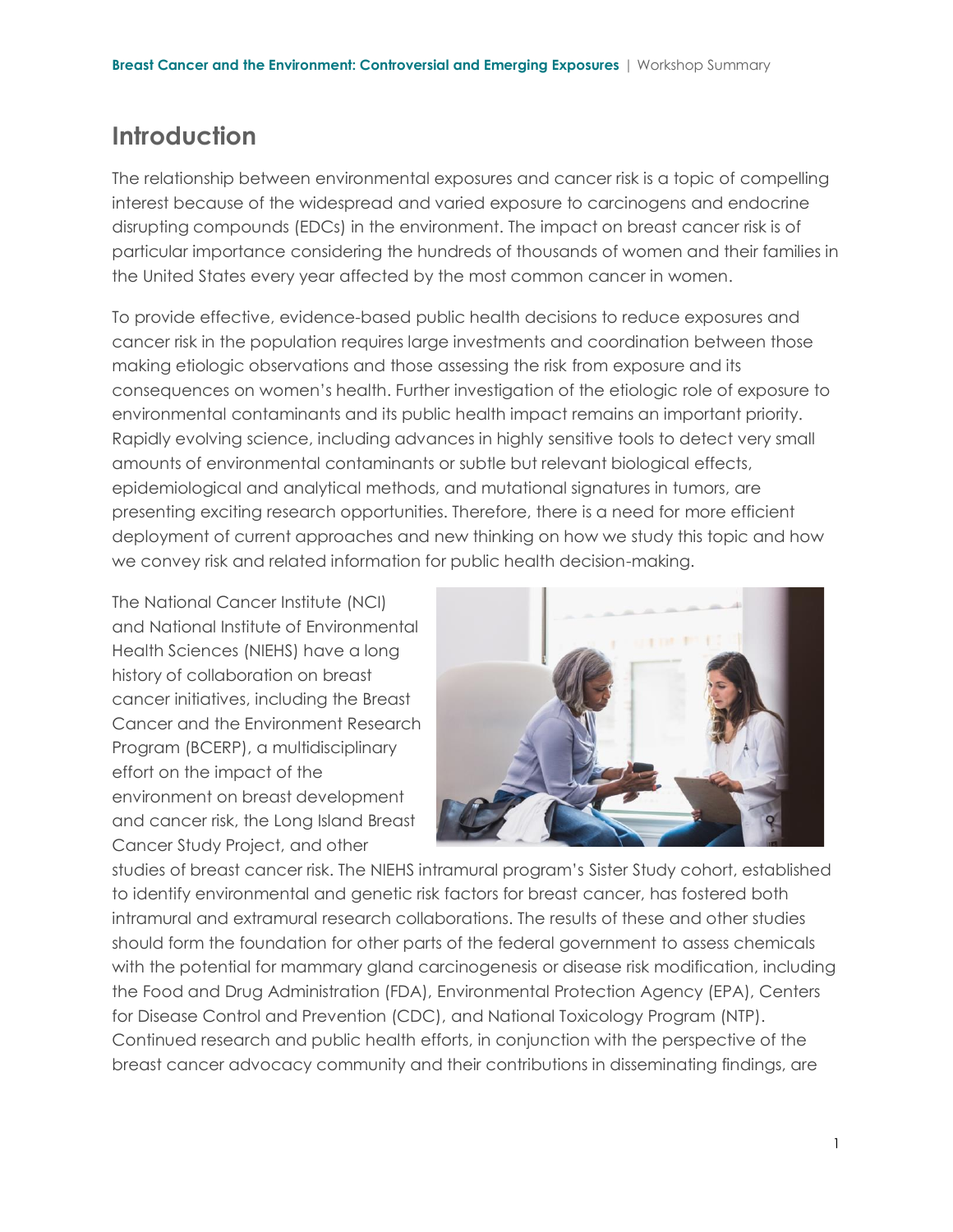critical to making progress in the assessment of risks and on breast cancer prevention at the population and individual levels.

The wide international variation and temporal increases in breast cancer incidence illustrate the importance of lifestyle, contextual, and environmental factors. Studies have estimated that established risk factors for breast cancer could explain up to 70% of postmenopausal breast cancer cases in the US non-Hispanic White population. However, only approximately one-third of cases could be prevented by modifying lifestyle factors such as weight, menopausal hormone therapy, alcohol use, and physical activity, and in particular, little information is available for racial and ethnic minorities in the United States. Moreover, the estimates have yet to incorporate new lines of evidence, such as light at night, low-dose radiation, or chemical exposures.

Thus, there is a clear need to better understand how these risk factors could have an impact on breast cancer risk and prevention, particularly in minority populations and lowincome communities, who are disproportionately exposed to chemicals in the environment and typically underrepresented in research studies.

NCI and NIEHS organized the Breast Cancer and the Environment: Controversial and Emerging Exposures workshop to convene a group of expert researchers to provide updates on the "state of the science" for selected chemical and physical agents in the environment in relation to the risk of developing breast cancer. Participants were also asked to identify new research opportunities and approaches to address current gaps in knowledge.

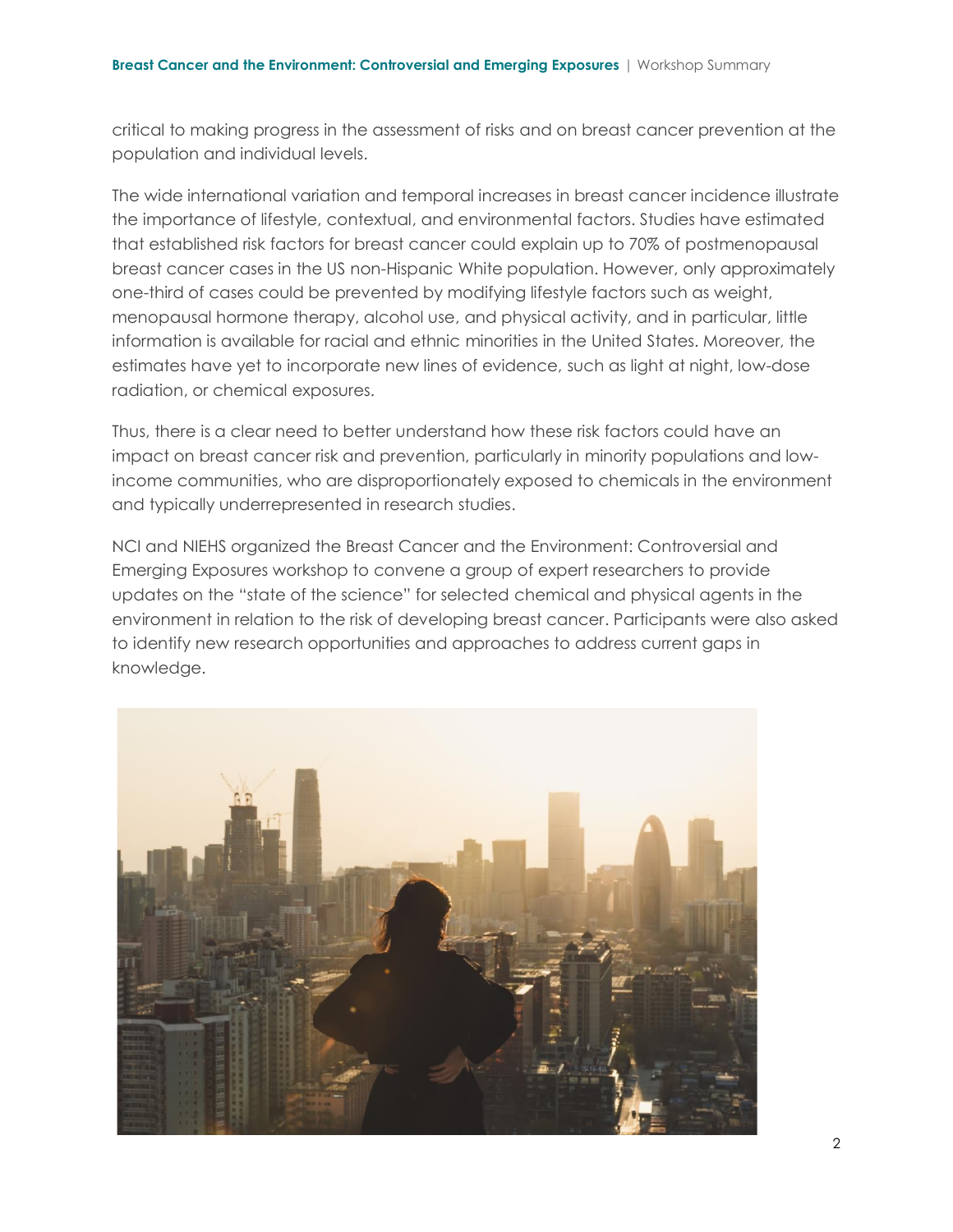## **Setting the Stage**

According to work by the International Agency for Research on Cancer (IARC) Monographs over the last 50 years, there are five "known" breast carcinogens with "sufficient" evidence in humans (alcohol, diethylstilbestrol, estrogen–progestogen contraceptives, estrogen–progestogen menopausal therapy, and x-, γ- radiation), and seven "suspected" carcinogens with "limited" evidence in humans (dieldrin, ethylene oxide, polychlorinated biphenyls, night shift work, estrogen menopausal therapy, digoxin, and tobacco smoking).

Identifying carcinogenic hazards relies on evidence from studies in animals and human populations, and human evidence often comes from populations occupationally exposed to high levels of chemicals. Because women are not often represented in typical occupational settings, this presents challenges for identifying cancer risks in women. Animal studies have identified many chemicals with sufficient



evidence as mammary carcinogens or with potential to increase breast cancer risk through endocrine-disrupting properties, but few of these chemicals have been studied in humans. Some of these chemicals have also been shown to influence important risk factors for breast cancer such as obesity and age at menarche.

However, despite decades of research using multiple approaches to identify environmental carcinogens in humans, the aggregate evidence is limited. Current approaches have only identified a very small number of clear-cut breast carcinogens in humans. Although the concordance between animal and human studies for known or suspected human carcinogens has been weak, there remain important concerns about a much larger number (100s or 1000s) of agents yet to be studied in humans. Of all known mammary carcinogens with sufficient evidence in animals, only one (estrogen–progestogen menopausal therapy) has sufficient evidence of breast carcinogenicity in humans and one (estrogen menopausal therapy) has limited evidence. The weaker or lack of evidence for other compounds could be due to the small sample sizes in many occupational or highly exposed environmental epidemiology studies in women, which have limited the evaluation of candidate chemical exposures. Using mechanistic endpoints (biological consequences of exposure rather than cancer endpoints) in exposed women could accelerate breast carcinogen identification.

Both animal and human studies have shown that breast tissue changes in form and function over the life course and that there are windows of susceptibility *in utero*, in early life, during puberty, and during pregnancy when the tissue may be most vulnerable to chemical exposures; changes initiated during these windows of susceptibility can persist or worsen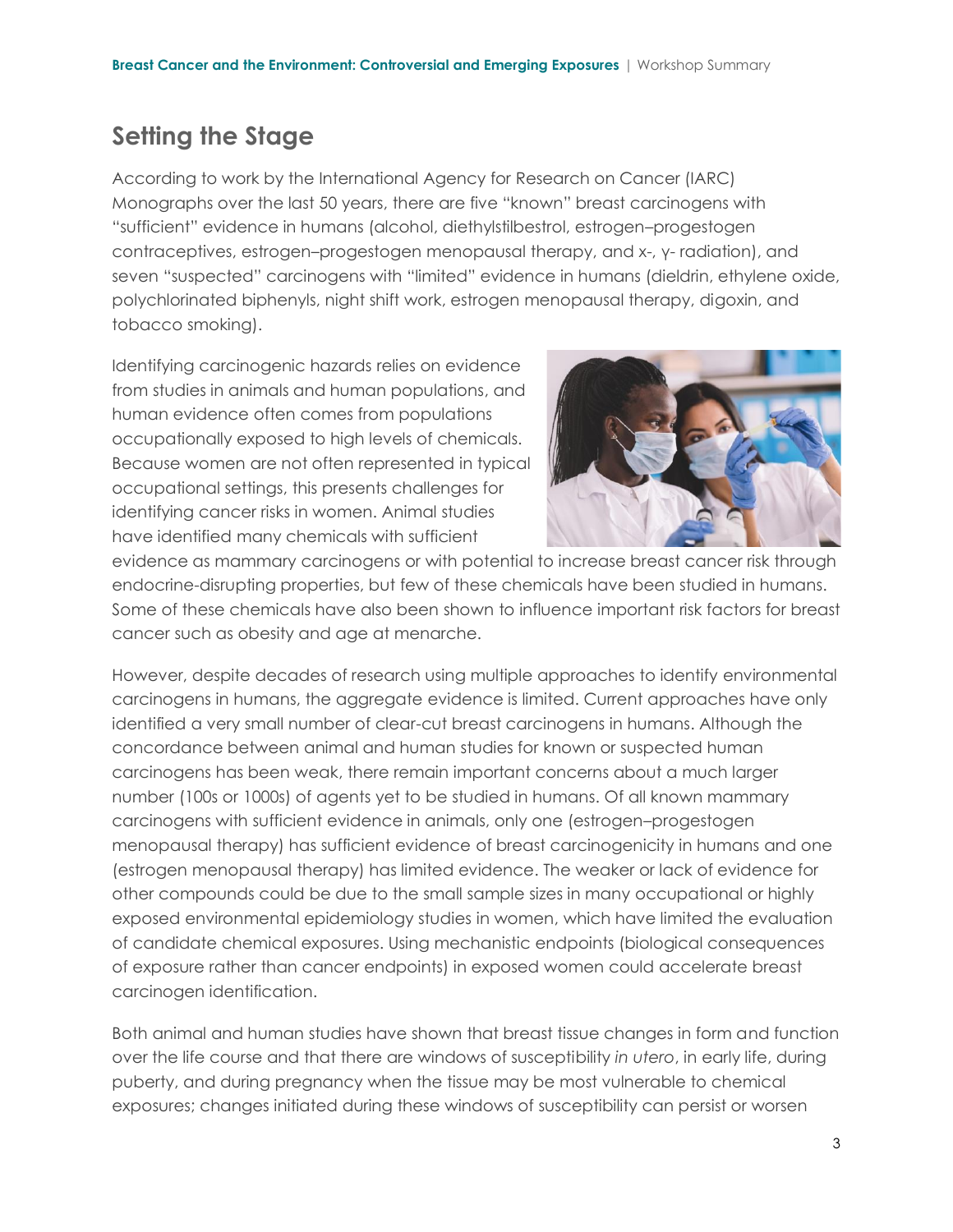later in life. Early indications are that risk associations with environmental factors could be identified in populations highly susceptible to breast cancer (e.g., women with a positive family history or with known genetic susceptibility) or by focusing on breast cancers occurring in younger women or in those populations knowingly exposed to chemicals during windows of susceptibility (early life, puberty, pregnancy). Difficulties in conducting studies that capture relevant windows of susceptibility could contribute to the challenges in establishing cancer risks in women.

Notably, breast cancer is not a single disease but a group of disease subtypes with different etiologies and prognoses, and some subtypes disproportionally affect certain populations. In particular, African-American women are diagnosed with more aggressive cancer subtypes at a much earlier age and later stage, heightening the risk for poorer outcomes. Another consideration is that the burden of environmental exposures and related illnesses is greater in minority and low-income communities, reflecting consequences of structural racism. Thus, future research in environmental risk factors for breast cancer must consider etiologic heterogeneity, health disparities, and environmental justice.

#### **SETTING THE STAGE: KEY POINTS**

- Integration of information from animal and human studies is needed to identify environmental contaminant hazards. Novel study designs in women are critical to evaluate the concordance between sources of evidence.
- Consideration of windows of susceptibility, susceptible populations, mechanistic endpoints in highly exposed populations, and etiologic heterogeneity by subtypes
- should increase consistency of signals and the chances of establishing breast toxicants in human populations.
- Studying diverse populations, particularly women from racial/ethnic minorities and underserved populations, is critical to understanding the impact of the environment on breast cancer risk and to inform strategies for prevention.

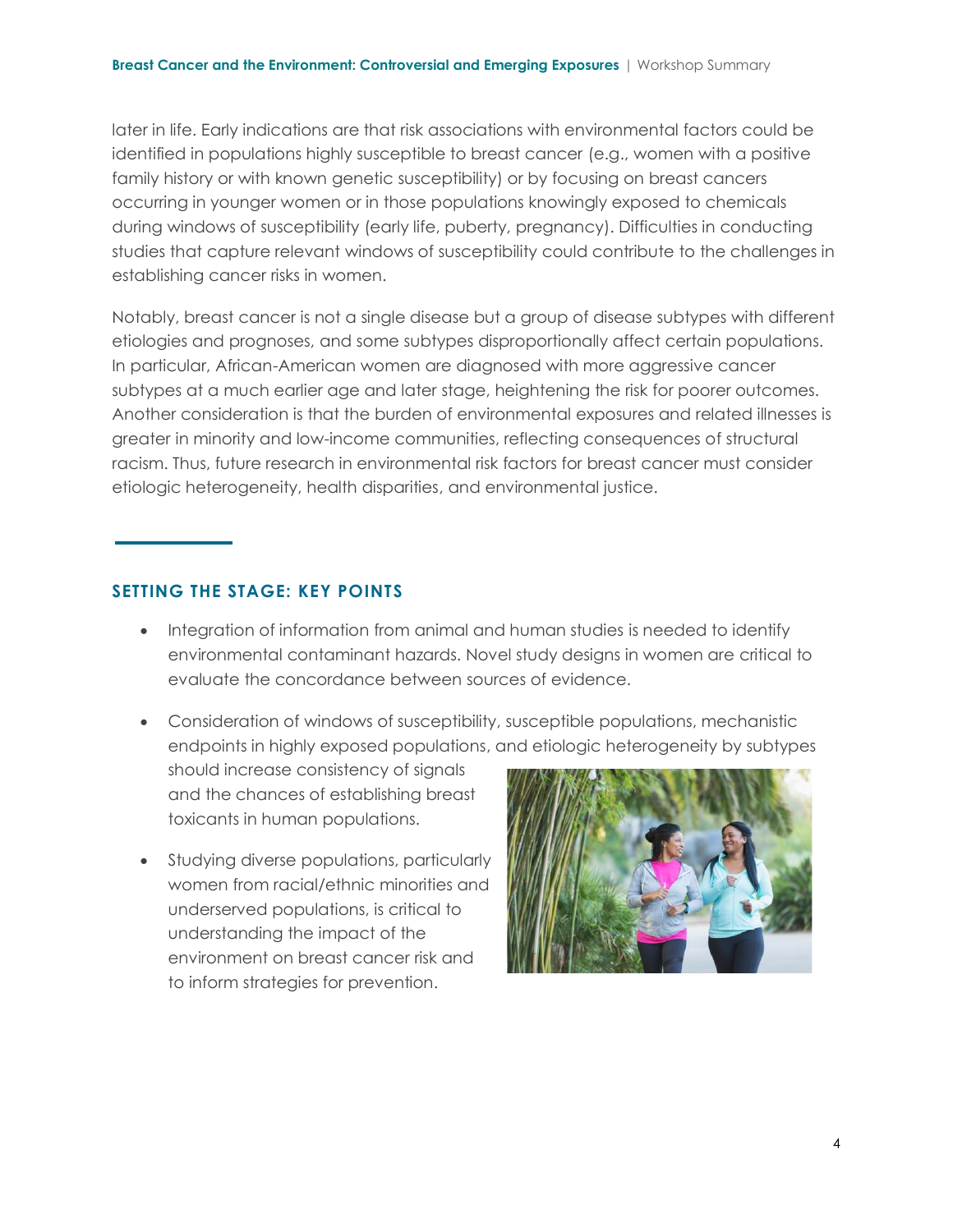### **Chemical and Physical Factors**

This section evaluates the state of the science of selected chemical/physical factors and breast cancer risk considered during the workshop, including exposures to radiation, light at



night, hazardous air pollutants (HAPs), contaminants in drinking water, and the potential impact of climate change. While not an exhaustive list, these exposures provide insights into the methodological and analytical issues required to tackle the effects of these and other exposures not well characterized in humans. Topics covered range from wellestablished risk factors to exposures of current concern for which the literature is mixed.

Ionizing radiation is a well-established cause of breast cancer and its effects are greatest when exposure occurs early in life. Other risk factors (e.g., reproductive history or genetic makeup) could influence susceptibility to radiation-induced breast cancer. Studies have shown that even low-dose exposure to ionizing radiation such as that used in CT scans and mammograms can cause breast cancer, with similar risks for estrogen receptor (ER)–positive and ER-negative cancers. Low-dose medical radiation is likely to explain about 1% of annual breast cancer diagnoses in the United States. Although most of these procedures have valid medical indications, the appropriateness and lowest effective dose of CT scans should be determined to avoid unnecessary exposure. This is particularly important in the United States, which performs the most scans in the world, nearly three times more than in the United Kingdom.

Light at night exposure can come from factors like shift work, ambient lighting, use of electronic devices, or traveling across time zones that leads to circadian disruption. According to IARC, shift work is a suspected carcinogen with "sufficient" evidence in experimental animals and systems but "limited" evidence for breast, prostate, and colorectal cancers in humans. However, the NTP recently has concluded that there is high confidence for a causal relationship between persistent night shift work and human cancer (approximately two-fold elevated breast cancer risk in premenopausal women) and moderate confidence for light at night or insufficient daylight exposures.

To close gaps in research, there is a need for better exposure assessment, including metrics of shift work (e.g., rotating versus permanent shift work) or indoor light at night, increased spatial resolution of satellite imagery to measure amount and type of outdoor light at night, accounting for human behaviors that mitigate or enhance human interaction with outdoor light at night, and distinguishing between light exposures at different wavelengths. Additional work is needed to determine if light at night is a proxy for other factors related to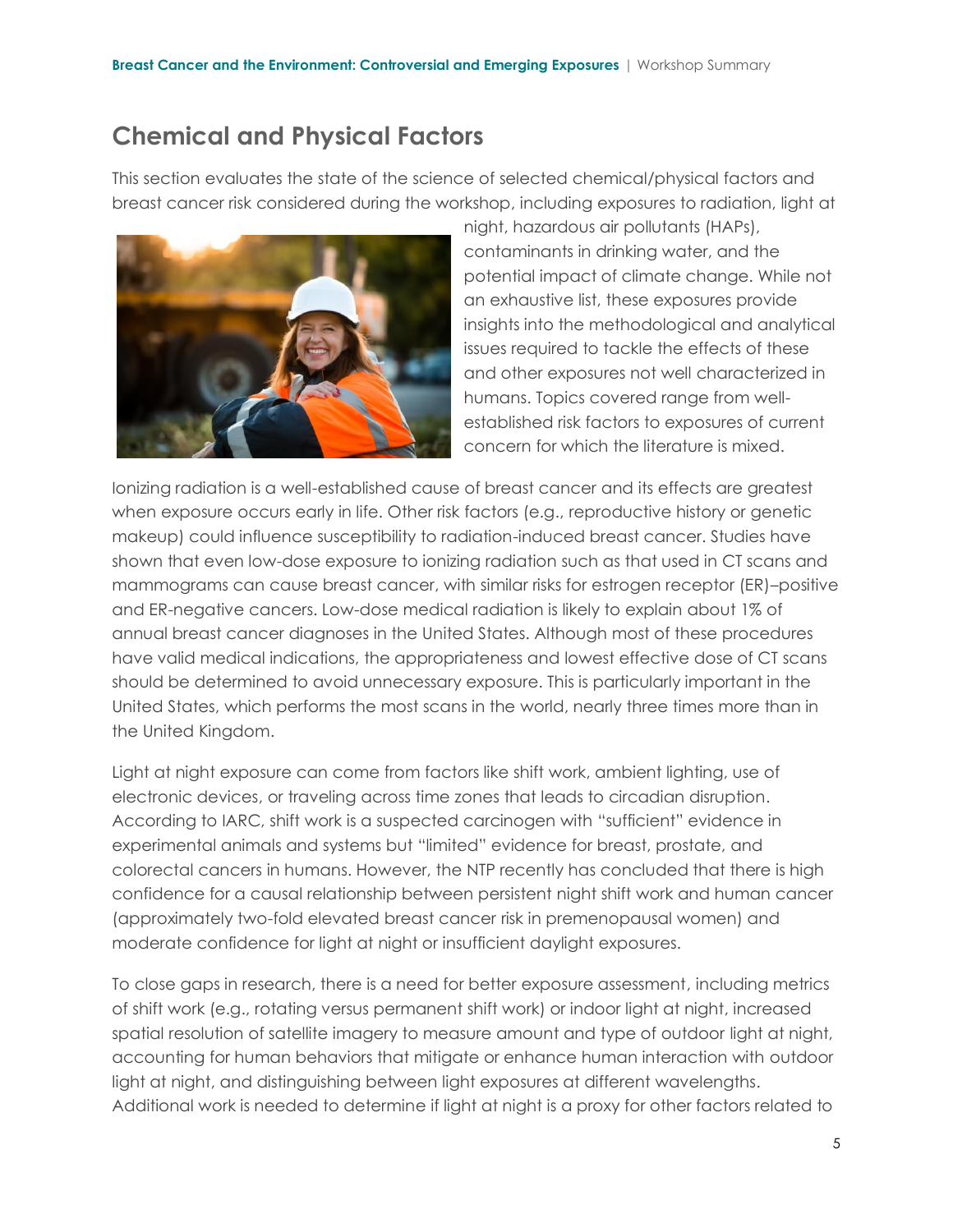urban living or sleep disruption, how it could act in combination with shift work, and what the possible mechanisms of action (biological mediators such as circadian disruption) and relevant windows of susceptibility are. Biological measures of circadian disruption could also help in establishing risk associations and understanding biological mechanisms.

Animal studies have demonstrated that many chemical contaminants found in air, water, and dietary sources are mammary carcinogens and developmental/functional toxicants, but many have not been confirmed by epidemiological studies in women. HAPs are known or suspected to cause cancer or other serious diseases; they are captured and modeled by the EPA National Air Toxics Assessment (NATA) but have no ambient air quality standards. HAPs include mammary carcinogens and endocrine disruptors that have been studied in relation to breast cancer risk in a few large cohorts of women in the United States followed for many years for cancer outcomes. Exposure assessment is based on geographical NATA monitoring data because of the difficulties in measuring personal exposures in large epidemiological cohorts. These studies found provocative risk associations with HAPs, some present only for ER-positive or ER-negative tumors, or within subgroups of the population. There are consistent findings between human and animal studies, particularly for metals (arsenic, cadmium, lead, and mercury).

The potential impact of HAPs on breast cancer risk warrants further investigation in large and longitudinal studies with multidisciplinary perspectives on measuring personal exposures to low levels of complex chemical mixtures (e.g., through highly sensitive monitors and biomarkers), consideration of windows of susceptibility, susceptible and underserved populations, new analytics to address the complexity of data, and improved nationwide monitoring data on pollutants.

EPA and numerous states have set health advisory and/or regulatory levels for about 80 contaminants in drinking water, including disinfection byproducts (DBPs), pesticides, nitrate/nitrite, lead, arsenic, and persistent endocrine disruptive chemicals (pesticides, polychlorinated biphenyls [PBCs], polyaromatic hydrocarbons [PAHs], per- and polyfluoroalkyl substances [PFAS], and dioxins). Epidemiological studies commonly leverage state and national monitoring data on these chemicals to study relationships with cancer, finding some associations with risk but no consistent evidence for breast cancer based on a limited number of studies. Some persistent endocrine disruptive chemicals like pesticides (i.e., dichlorodiphenyltrichloroethane [DDT] and dichlorodiphenyldichloroethylene [DDE] in particular) and dioxin have been associated with breast cancer risk; however, drinking water is not considered to be their primary route of exposure.

With respect to contaminants in diet, there is some evidence from epidemiological studies for risk associations and it is difficult to disentangle adverse effects of dietary contaminants from the beneficial effects of specific components of diet (e.g., fruits and vegetables) or dietary patterns. There is limited evidence for increased breast cancer risk from exposure to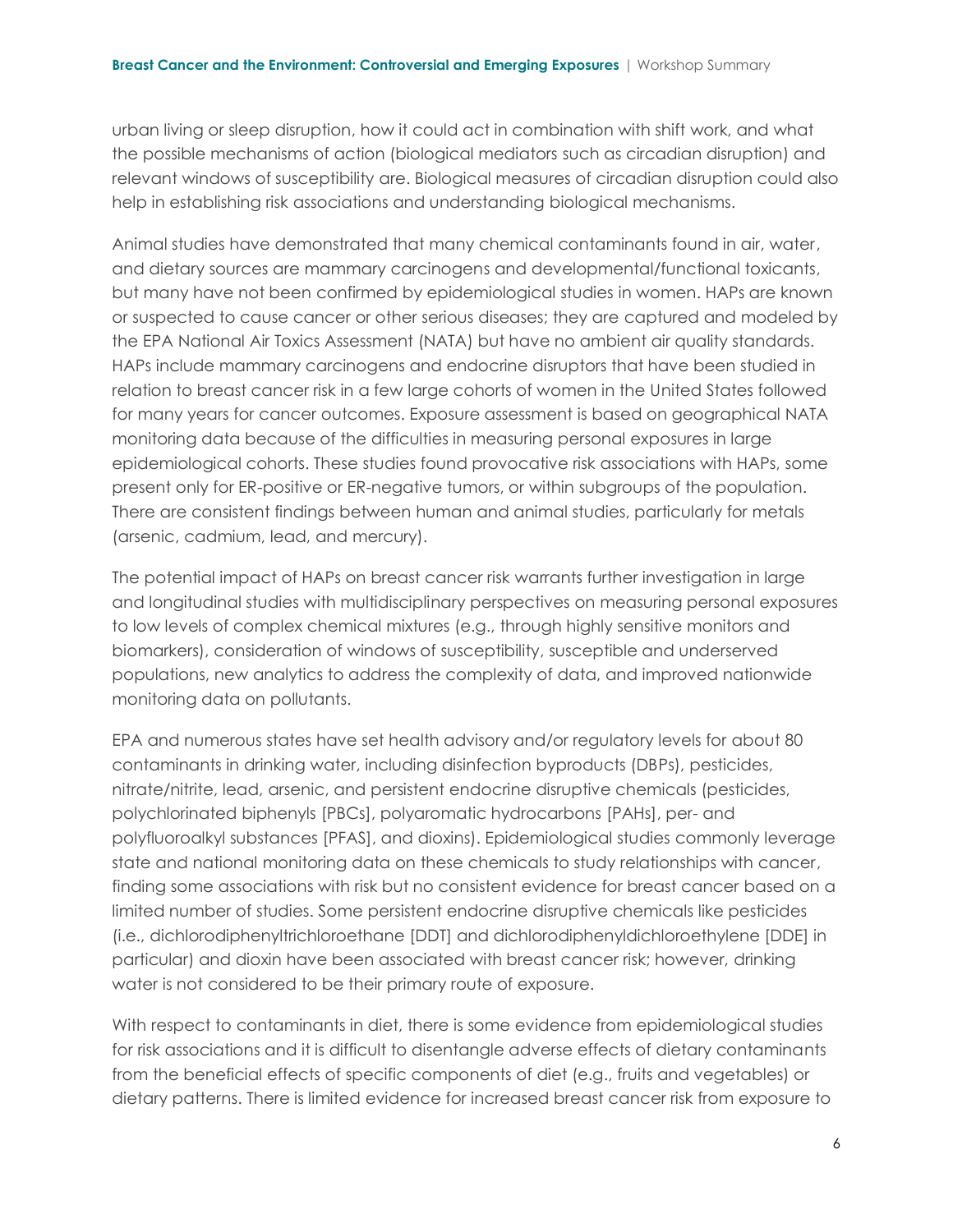carcinogens produced from high-temperature cooking methods (PAHs, heterocyclic amines) as well as for nitrate/nitrite preservatives in processed meat. Industrial sources of dioxins and PBCs have been associated with elevated breast cancer risk in highly exposed populations in occupational settings or from accidental environmental releases to air. Environmental accidents may lead to contamination of food products; however, the contribution from diet sources in normal settings is harder to assess. There are mixed signals for bisphenol A (BPAs) and phthalates contaminants from food packaging, and for PFAS also found in food packaging and water.

Of particular interest for further study are legacy and emerging unregulated contaminants such as PFAS that are ubiquitous in the population and persist in the environment for many years, and 3-chloro-4-dichloromethyl-5-hydroxy-2(5H)-furanone (MX), a highly mutagenic chlorinated byproduct found in water that has not been studied in relation to breast cancer. Studying chemical and physical factors from modifiable sources is particularly important since once we know that something in that source is harmful, it can lead to changes in behavior (e.g., eat a different food or use an alternative water source) or regulations to remove or decrease the exposure source.



A major challenge in studying chemical contaminants in air, water, and dietary sources is the ability to obtain measurements during relevant periods of exposure, particularly for compounds that are rapidly metabolized, since this requires serial measurements over an extended duration in sufficiently powered studies to observe a robust signal.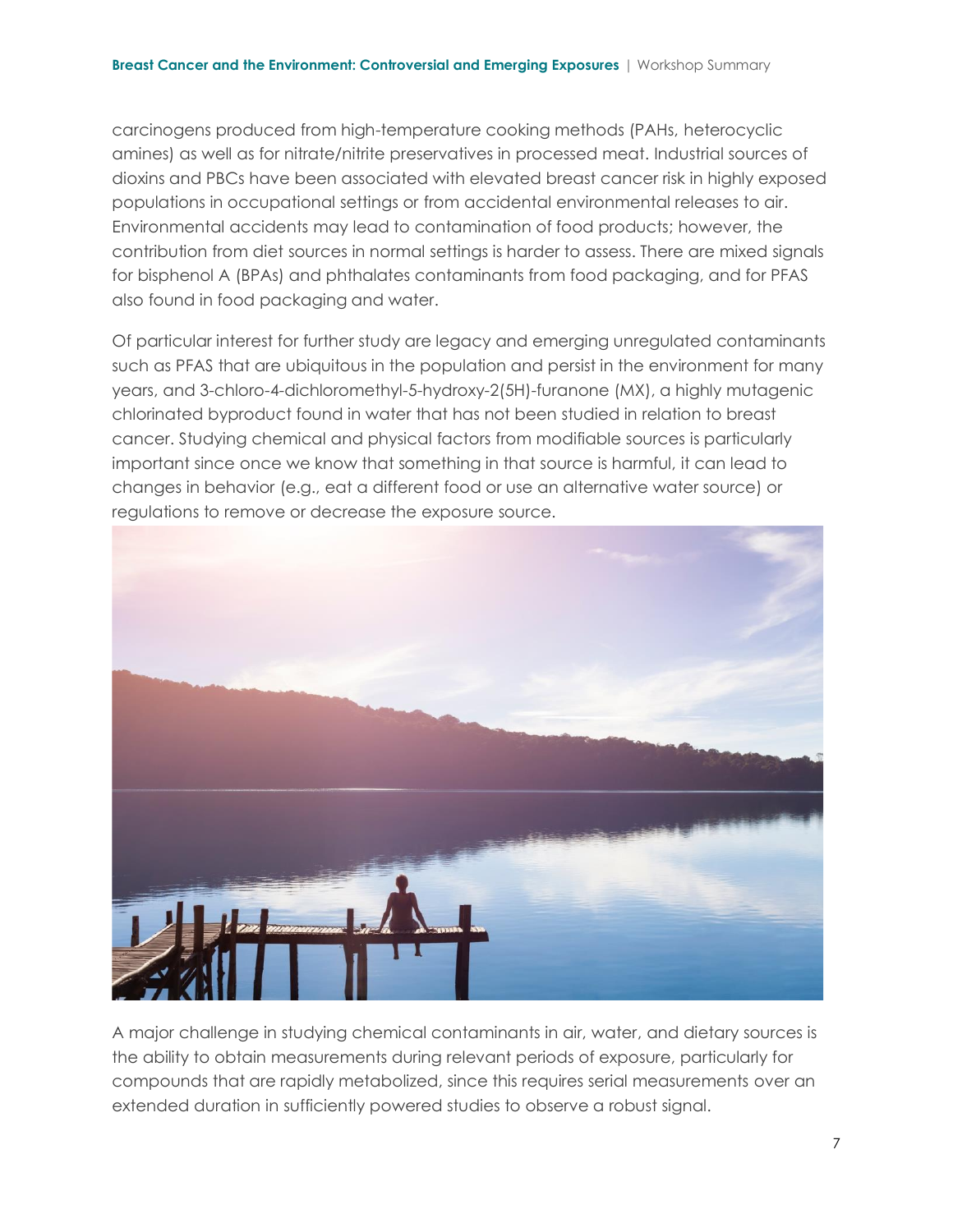Epidemiological studies often use reconstruction of past exposures based on questionnaires or historical monitoring data linked to residential or occupational histories. However, this relies on recollection of past events or on availability of state or national monitoring data that is lacking for many contaminants, or, when available, is often sparse and potentially not representative. Promising approaches include investing in expanding and improving monitoring data on contaminants, setting up large, long-term epidemiological studies with serial measurements, developing highly sensitive technologies to measure low levels of exposure and intermediate endpoints, and developing new biomarkers of exposures and biological effects. As these exposures often co-occur, methods quantifying numerous suspect compounds simultaneously in one sample could greatly accelerate exposure identification.

In addition, work is needed to address the direct and indirect impact of climate change on breast cancer outcomes, including chemical exposures due to water depletion, changes in temperature and humidity, frequency/intensity of severe weather events (e.g., hurricanes, flooding), and eutrophication of surface waters (e.g., development of harmful algal blooms). Natural disasters could also affect other determinants of breast cancer diagnosis and survival, such as access to care and screening, and can impact stress.

Long-term prospective cohort studies collecting exposure information and biological specimens from study participants prior to cancer development, such as those participating in the [NCI Cohort Consortium](https://epi.grants.cancer.gov/cohort-consortium/) are very valuable resources to study the impact of the environment on breast cancer development. The NCI [Connect for Cancer Prevention](https://www.cancer.gov/connect-prevention-study/) Study is a new prospective cohort of 200,000 adults free of cancer at enrollment that provides an opportunity to address some of the gaps in knowledge in this area through detailed and repeated exposure assessments prior to breast cancer diagnosis incorporating residential and occupational lifetime histories, water sources, diet, drinking water intake, wearable monitors, and serial biological specimens for biomarker studies. This and other new cohort studies such as the [NIH All of Us Research Program](https://allofus.nih.gov/) following participants from more recent birth cohorts will have the advantage of availability of geographic information systems (GIS)–linked exposure data during relevant exposure periods.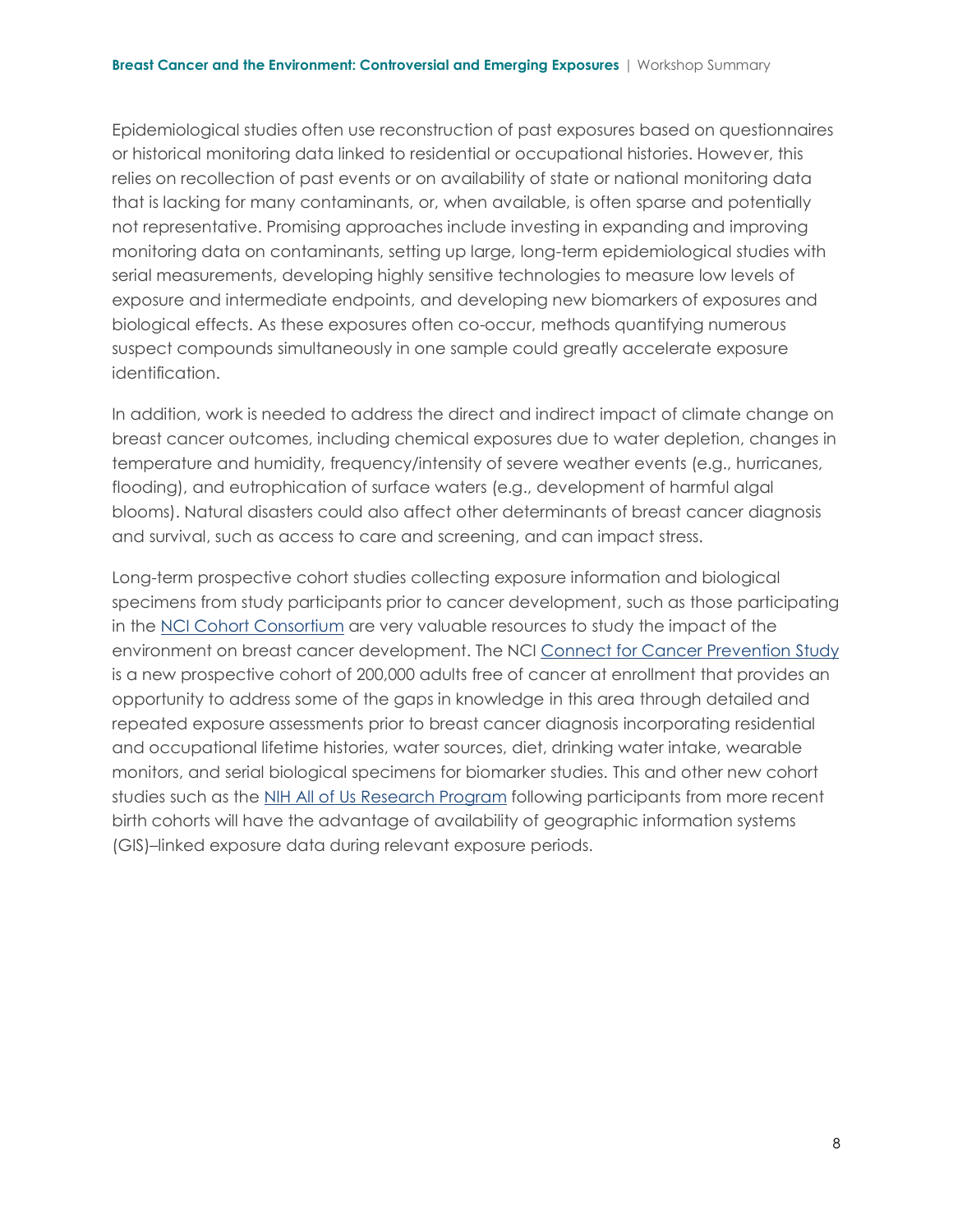#### **CHEMICAL AND PHYSICAL FACTORS: KEY POINTS**

- There are substantial challenges to studies of environmental factors and breast cancer, including the nature of environmental exposures (e.g., low level and widespread, variability over time and intermittency, rarely occurring in isolation). Occupational studies, often a first opportunity to evaluate specific chemicals that also occur in the general environment at lower doses, are limited by the relatively smaller number of women in occupational settings.
- Improved assessment of environmental exposures requiring new tools and infrastructure is critical to making progress. This includes questionnaires, wearable devices, accurate and affordable assays, and collaborations with the agencies that collect monitoring data to ensure suitability for research.
- Research should address contextual factors such as neighborhood environments, socioeconomic status, and race/ethnicity.
- Novel study designs, statistical approaches for big data and integrative analyses, and laboratory techniques and tools are emerging and should enable novel integrative approaches.
- The magnitude of associations is likely to be small but of public health importance because of widespread exposures in the population. Measures of public health impact are needed to inform policies and potential interventions to mitigate risks.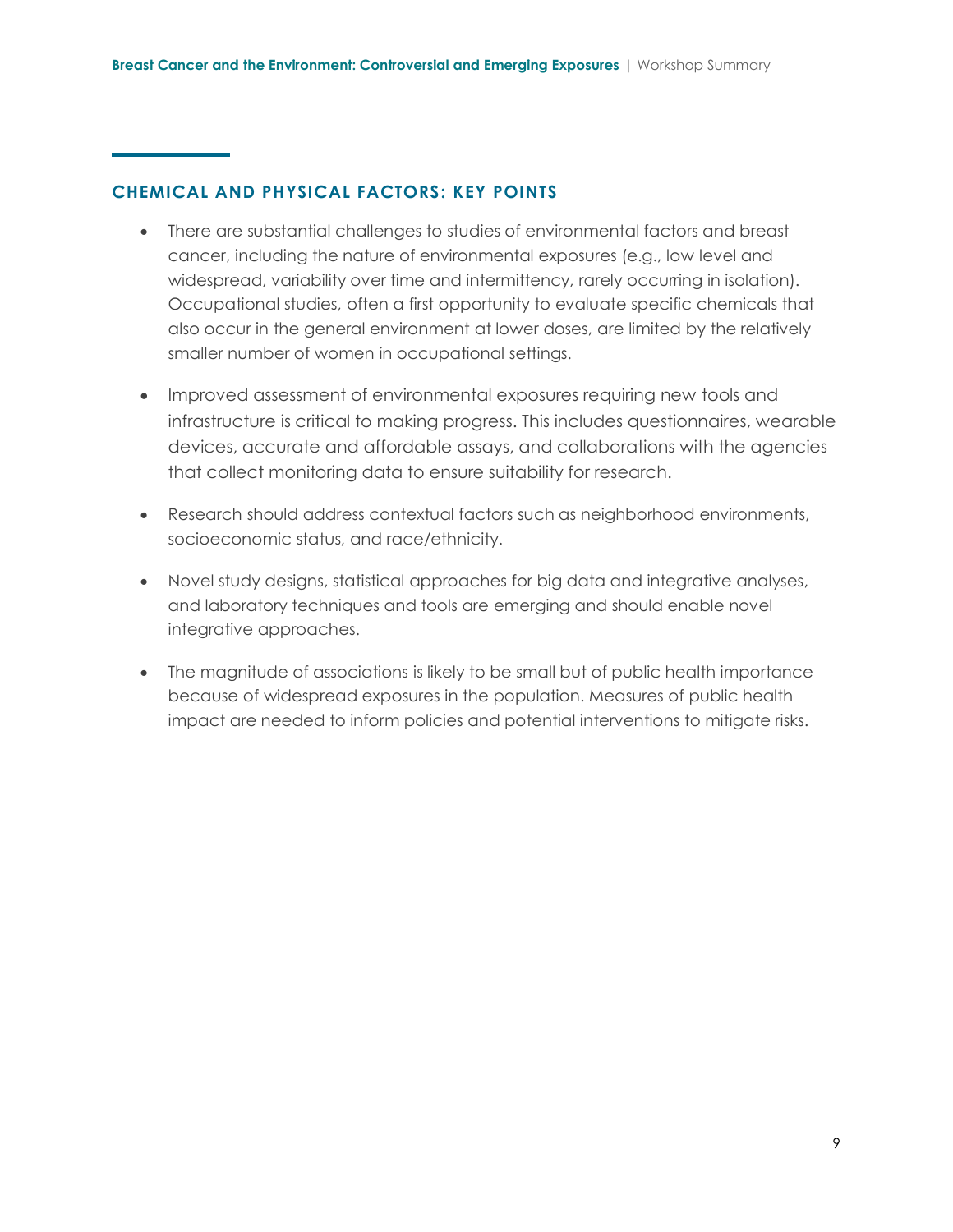### **Biomarkers**

Physical–chemical compounds are among many external factors across the lifespan that can influence the risk of developing breast cancer and other diseases; notable are changes in ecosystems, lifestyle, and social factors, which until recently were hard to capture. The "external exposome" is hypothesized to influence biological systems (that can be thought as the "internal exposome", e.g., epigenome, transcriptome, proteome, metabolome, and microbiome), in combination with the inherited genome, to cause disease. Biomarkers measured in biological specimens (e.g., blood, saliva, urine, stool) using novel "-omic" technologies can characterize the whole or large parts of the genome and



exposome, providing unprecedented opportunities to take a comprehensive look at the impact of the environment on biologic systems and health. Genome-wide association studies (GWAS) using genetic scans have identified hundreds of variants related to breast cancer susceptibility. Individually these variants are associated with small differences in cancer risk, but their combination using polygenic risk scores has proven to be more informative.

Studying the ever-changing exposome is even more daunting, yet new developments are emerging that show promise for identifying novel exposures and studying the impact of combinations of exposures on breast cancer risk. People are exposed to thousands of chemicals in the environment, most of which have never been tested adequately for safety. Thus, there is a need for broad explorations of different chemicals that could affect health outcomes. Targeted and nontargeted high-resolution mass spectrometry has greatly increased the ability to identify and quantify endogenous compounds such as nutrients, contaminants, metabolites, and chemical pollutants in biological samples. That technology has enabled research to combine data from exposure scans that measure the internal dose of more than 1,000 chemicals with metabolite scans that capture a wide range of biological systems simultaneously. These exposome scans are providing important insights into the toxicity of chemical mixtures in humans. While their use in breast cancer studies is still at an early stage, there are some promising findings showing increases in circulating metabolites related to multiple factors that can influence breast cancer risk, including cell proliferation, systemic inflammation, alcohol use, and insulin resistance. Because of the expected low levels of exposure to numerous compounds with weak risk associations, exposomics studies will require highly sensitive assays in very large samples (perhaps in the millions), with resultant challenges in data analytics to integrate and interpret large amounts of data from multiple platforms in meaningful ways.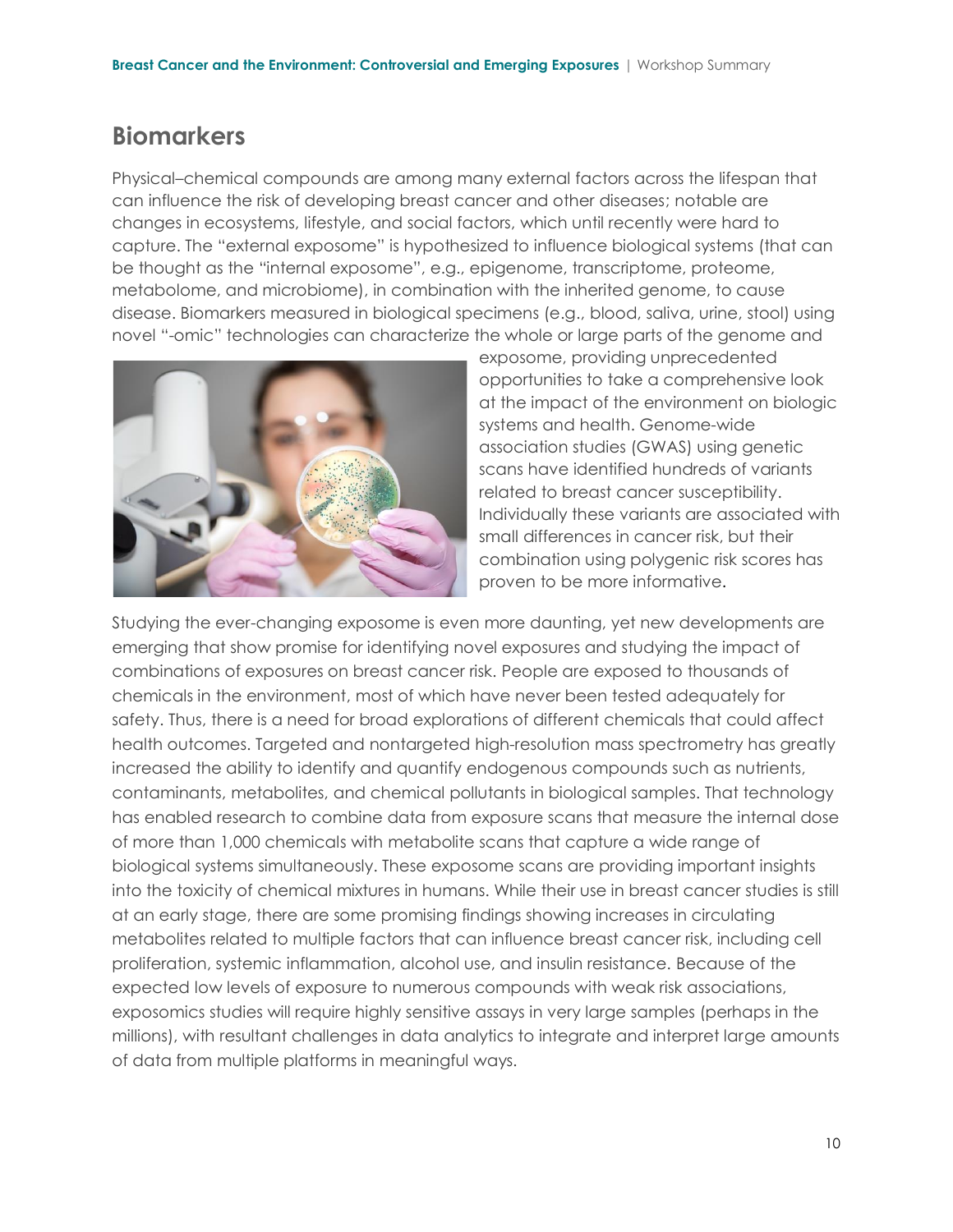The epigenome, in particular methylation changes in the DNA, has been proposed as a biosensor of past or cumulative exposures, or a disease mediator. However, scans of the methylome using epigenome-wide association studies (EWAS) or studies of specific methylation changes and breast cancer risk have yielded mixed results. The lack of clear and consistent signals could be due to using blood-based methylation as a surrogate for target (breast) tissue (although there is increasing evidence of concordance between changes in blood and target tissues), insufficiently powered studies to detect weak signals, differences in timing of blood collection relative to cancer onset, and/or study biases. Further research with improved designs and measures of the epigenome are needed to

characterize the relationships between specific exposures at different windows of susceptibility and methylation (or other epigenetic) changes in different target tissues, to determine their role as possible mediators or modifiers of the effects of the environment on breast cancer risk, and to assess the impact of risk-reducing interventions such as weight loss or metformin use. This will require collaboration of experimental and epidemiological scientists.



Characterizing the microbiomes of the gut and breast could lead to the discovery of modifiable intermediates connecting environmental chemicals and breast cancer. There is some evidence that the mammary microbiota differs between cancerous tissue and adjacent healthy tissue and that the gut microbiota can influence breast cancer prognosis, response to therapy, and estrogen metabolism. But the relation of the gut and breast microbiota with breast cancer development is largely unknown. Progress in this area will require frequent and repeated collection of stool or healthy breast tissue through biopsies or cells in breast milk or nipple aspirate in large prospective cohorts, with careful collection methodologies to rule out artifactual associations driven by contamination. It may be possible to conduct human knockout studies using antibiotics to clarify the importance of the human gut microbiome. These studies need to consider windows of susceptibility to ensure they capture important associations, including early in life when the gut microbiome is first established. In addition, feeding studies would be useful in understanding the effect of food contaminants, including those from packaging that exist in the general population diet. Dietary intervention studies using pre- and probiotics should also be considered.

There is considerable enthusiasm for "multiomic" analytical approaches to characterize the exposome and study its relationships with breast and other cancers. Large-scale, prospective cohort studies in diverse populations with serial collections of data and biospecimens to measure changes over time prior to diagnosis and capture windows of susceptibility, such as in the new NCI Connect for Cancer Prevention cohort, will be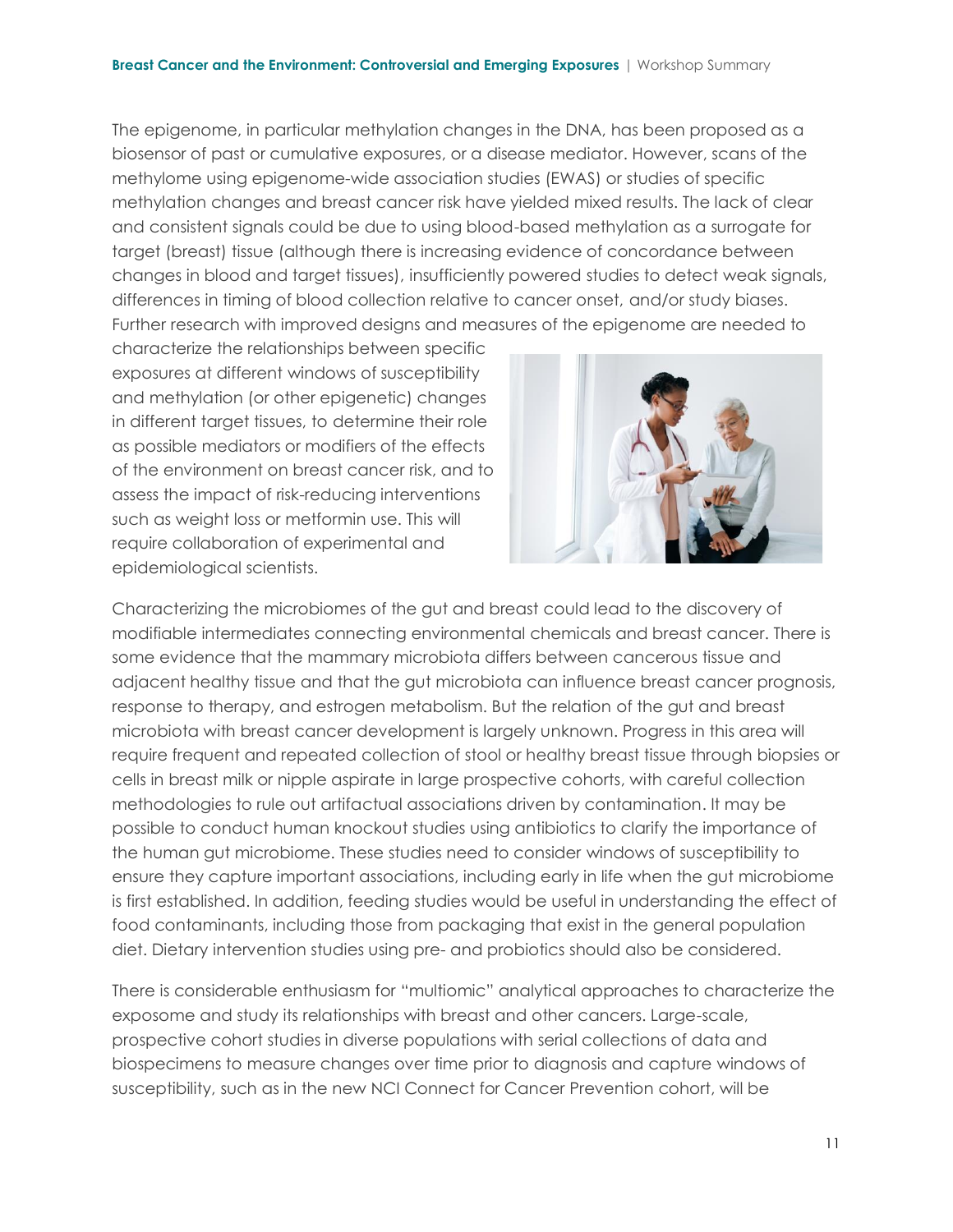instrumental. This cohort will also collect premalignant tissue and cancer tissue after diagnosis to study biomarkers of carcinogenic transformation and etiologic heterogeneity. Using intermediate endpoints such as mammary gland density could also help establish associations between the environment and breast cancer. Another promising area is the study of somatic mutational signatures in tumors to trace back exogenous exposures and endogenous processes related to the origins of cancer.

#### **BIOMARKERS: KEY POINTS**

- Tremendous scientific opportunities are afforded by advances in -omic technologies to characterize the external and internal exposome to shed light on the complexity of associations between the environment and breast cancer, and to establish effective prevention programs.
- Collection of serial, prediagnostic biological specimens in large-scale, rigorous epidemiological cohorts and in experimental studies, and development of highly sensitive and affordable -omic technologies are needed to make progress.
- Comprehensive assessments of the exposome are in early phases and limited in size. Studies to date have identified associations with potential breast cancer risk factors rather than breast cancer itself.
- A combination of experimental and epidemiological data can help interpretation and understanding of biological mechanisms.
- Increasing synergy among ongoing and planned biomarker studies and new approaches in big data analytics for high-dimensional data will be needed to fully realize the potential of these approaches.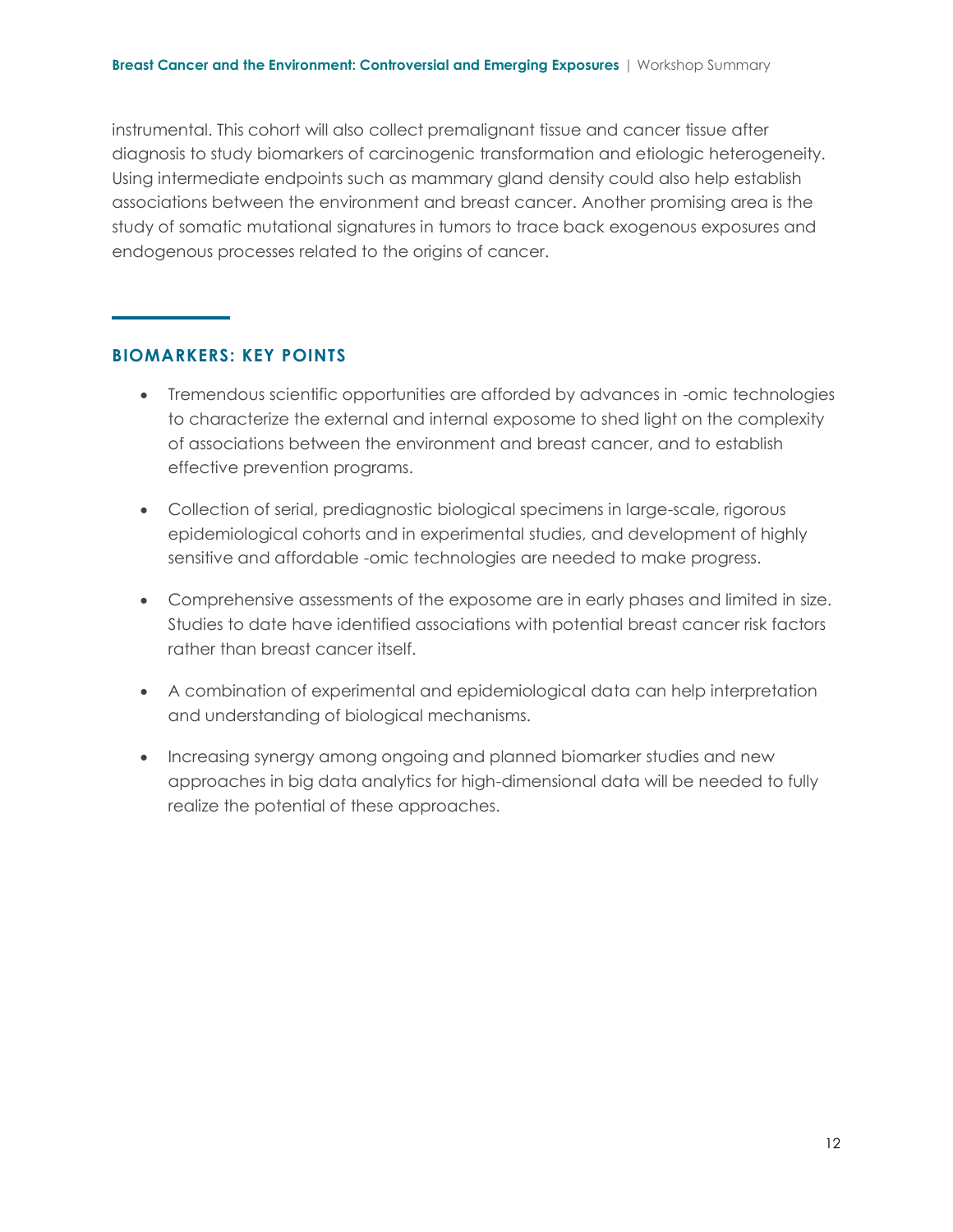### **Concluding Remarks**

There are pressing concerns about the role of widespread environmental exposures in breast cancer risk. Many potentially toxic chemicals are ubiquitous in the ambient environment, in consumer products, and in diet and drinking water. Despite improvements in breast cancer treatments and case fatality, breast cancer remains the most common cancer among women and a leading cause of cancer death. Recent evidence points to increasing racial/ethnic disparities in breast cancer mortality over time, making it crucial to pinpoint factors associated with increasing breast cancer risk and breast cancer disparities. However, despite extensive research on breast cancer and the environment over the years, with a few exceptions, we have yet to identify strong evidence for risk associations with specific exposures. Therefore, NCI and NIEHS have an obligation to contribute to the body



of knowledge to help regulatory agencies make decisions about the public health risks of specific toxic agents. This is particularly important because even small increases in risk could account for substantial numbers of cancers when the exposures are widespread in the environment, particularly for the most common cancer in women in the United States.

While there are many opportunities for research, they are not without challenges. New thinking and approaches are needed to meet this public health obligation. For instance, existing research findings suggest the importance of focusing on specific windows of susceptibility, considering the role of multiple exposures and changes in exposures over time. The research also suggests the need for improved exposure assessment and identification of early biomarkers of breast cancer risk. Thus, the development of a detailed and feasible approach to investigating environmental agents that considers the many complexities and challenges of this type of research will be required to make progress. Addressing these complex issues is not only the responsibility of NCI and NIEHS but a broader problem that must be addressed by the wider scientific, advocacy, and regulatory communities. This will require cooperation and coordination to address the many research challenges using new and established approaches to better inform the public and serve as the basis for federal agencies to act upon. It will be critical to engage other institutions, such as the National Academy of Sciences, FDA, or other government agencies to continue to advance the development of metrics and frameworks for assessing the potential of environmental chemicals to directly contribute to breast cancer risk and the subsequent steps required to make important evidence-based public health recommendations.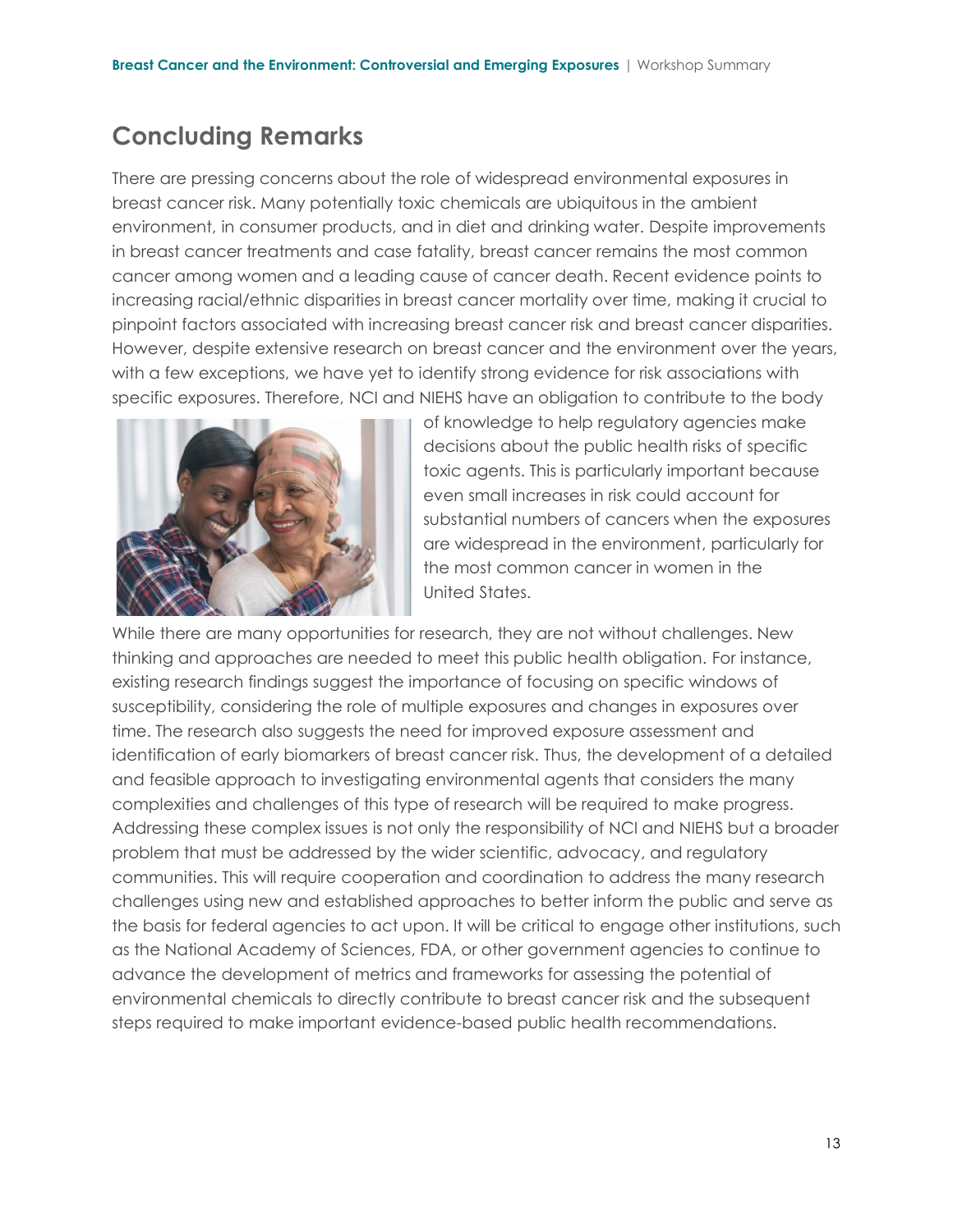# **Agenda**

**Co-chairs:** M. García-Closas and D. Sandler

| <b>INTRODUCTION</b>                                          | Speakers: N. Sharpless, G. Collman, M. García-Closas                                                     |
|--------------------------------------------------------------|----------------------------------------------------------------------------------------------------------|
| <b>SESSION 1:</b><br>Setting the Stage                       | <b>Windows of Susceptibility</b><br>Speaker: M.B. Terry                                                  |
|                                                              | <b>Integrating Human and Animal Evidence</b><br>Speaker: S. Fenton                                       |
|                                                              | Etiologic Heterogeneity/Tumor Subtypes/Signatures<br>Speaker: M. Troester                                |
|                                                              | <b>Contribution to Health Disparities</b><br>Speaker: L. Adams-Campbell                                  |
|                                                              | <b>Comments</b><br>Moderator: A. Trentham-Dietz                                                          |
|                                                              | <b>Open Discussion</b><br>Discussants: L. McCullough, M. Schubauer-Berigan                               |
| <b>SESSION 2:</b><br>Chemical and<br><b>Physical Factors</b> | <b>Hazardous Air Pollutants</b><br>Speaker: P. Reynolds                                                  |
|                                                              | <b>Contaminants in Drinking Water and Dietary Sources,</b><br><b>Climate Change</b><br>Speaker: R. Jones |
|                                                              | <b>Low-Dose Radiation</b><br>Speaker: A. Berrington de González                                          |

**Light-at-Night** Speaker: F. Laden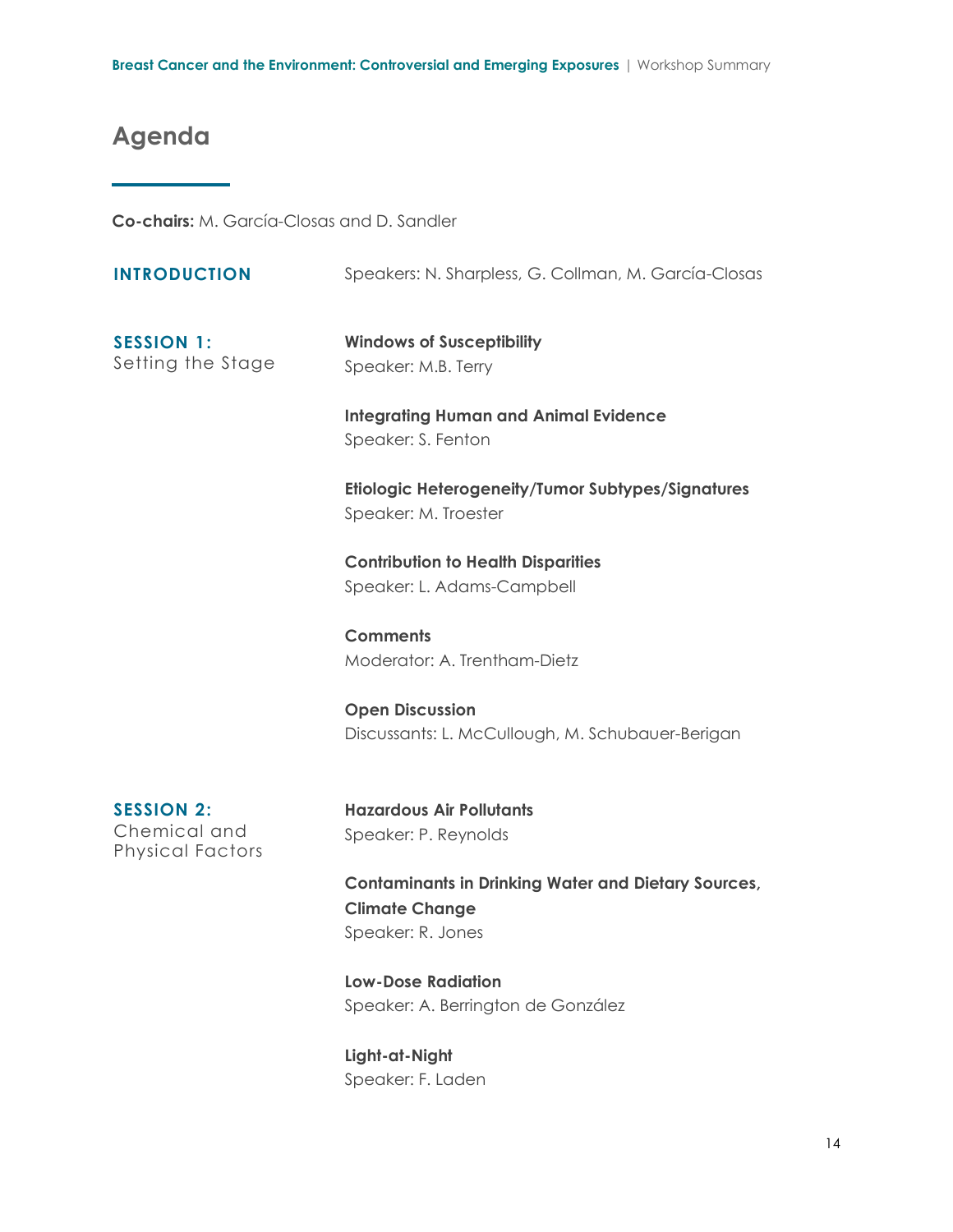**Breast Cancer and the Environment: Controversial and Emerging Exposures** | Workshop Summary

**Comments** Moderator: D. Sandler

**Open Discussion** Discussants: A. White, M. Ward

**SESSION 3:**  Biomarkers **Exposomics** Speaker: R. Vermeulen

**Epigenetics** Speaker: Z. Herceg

**Microbiome** Speaker: K. Michels

**Comments** Moderator: G. Gierach

**Open Discussion** Discussants: M. Gaudet, P. Castle

**GENERAL DISCUSSION** Speaker: D. Sandler **WRAP-UP AND NEXT STEPS** Speakers: N. Sharpless, M. García-Closas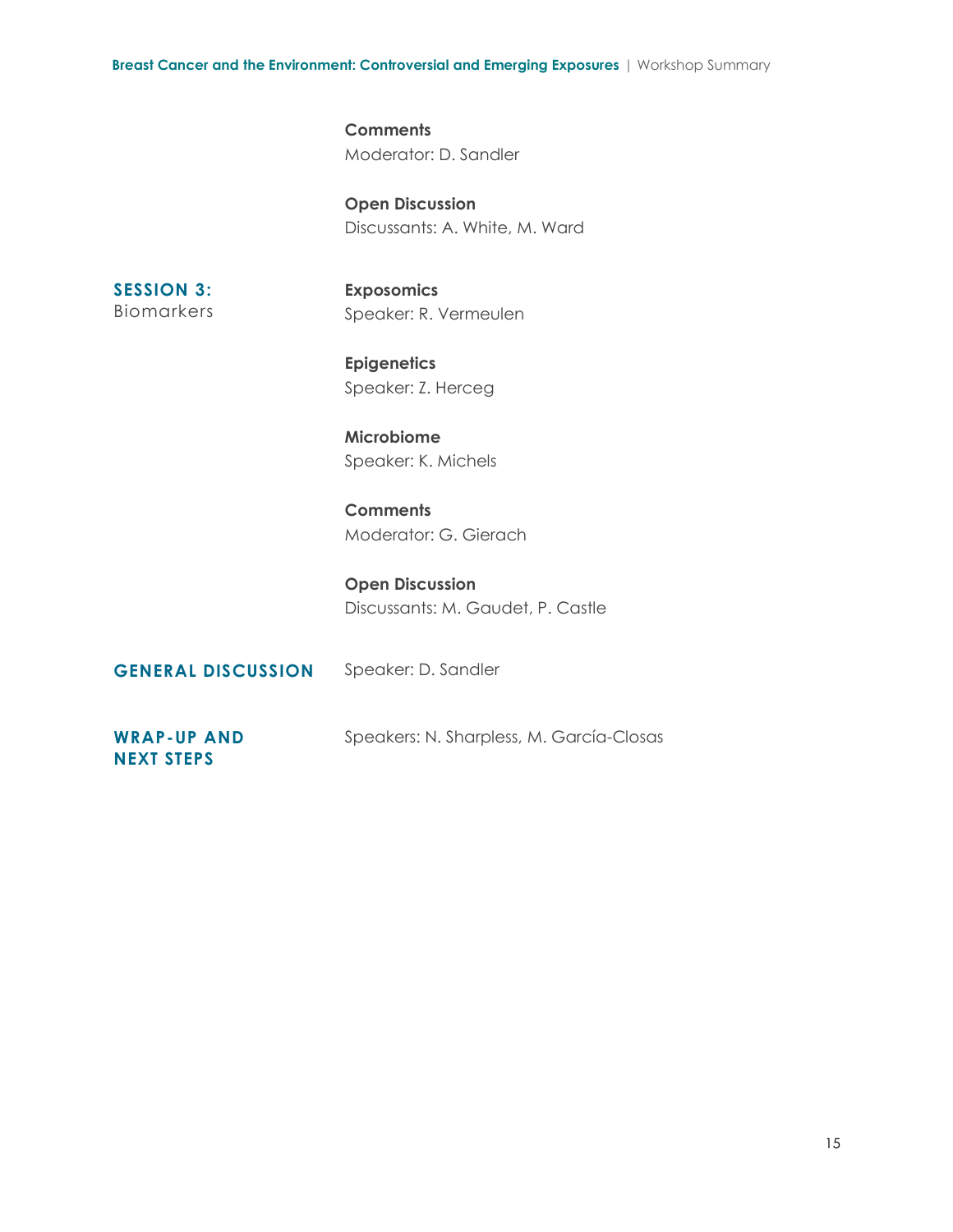### **Participants**

#### **NATIONAL CANCER INSTITUTE**

#### Office of the Director

**Norman E. Sharpless, M.D.,** Director **Douglas R. Lowy, M.D.,** Principal Deputy Director James H. Doroshow, M.D., Deputy Director for Clinical and Translational Research<sup>\*</sup> **Dinah S. Singer, Ph.D.,** Deputy Director for Scientific Strategy and Development<sup>\*</sup> **L. Michelle Bennett, Ph.D.,** Director, Center for Research Strategy

#### Division of Cancer Epidemiology and Genetics

**Stephen J. Chanock, M.D.,** Director **Montserrat García-Closas, M.D., Dr.P.H.,** Deputy Director **Amy Berrington de González, D.Phil.,** Branch Chief, Radiation Epidemiology Branch **Mia M. Gaudet, M.S.P.H., Ph.D.,** Senior Scientist, Connect Cohort **Gretchen L. Gierach, Ph.D., M.P.H.,** Branch Chief, Integrative Tumor Epidemiology Branch **Rena R. Jones, Ph.D., M.S.,** Investigator, Occupational and Environmental Epidemiology Branch

**Rebecca J. Troisi, Sc.D.,** Staff Scientist, Trans-Divisional Research Program **Mary H. Ward, Ph.D.,** Senior Investigator, Occupational and Environmental Epidemiology Branch

#### Division of Cancer Control and Population Sciences

**Robert T. Croyle, Ph.D.,** Director\* **Curt DellaValle, Ph.D., M.P.H.,** Program Director, Environmental Epidemiology Branch **Tram Kim Lam, Ph.D., M.P.H.,** Program Director, Environmental Epidemiology Branch

#### Division of Cancer Prevention

**Philip E. Castle, Ph.D., M.P.H.,** Director **Lori M. Minasian, M.D., F.A.C.P.,** Deputy Director **Deborah M. Winn, Ph.D.,** Senior Advisor

#### Division of Cancer Biology

**Daniel Gallahan, Ph.D.,** Director

\*Unable to attend.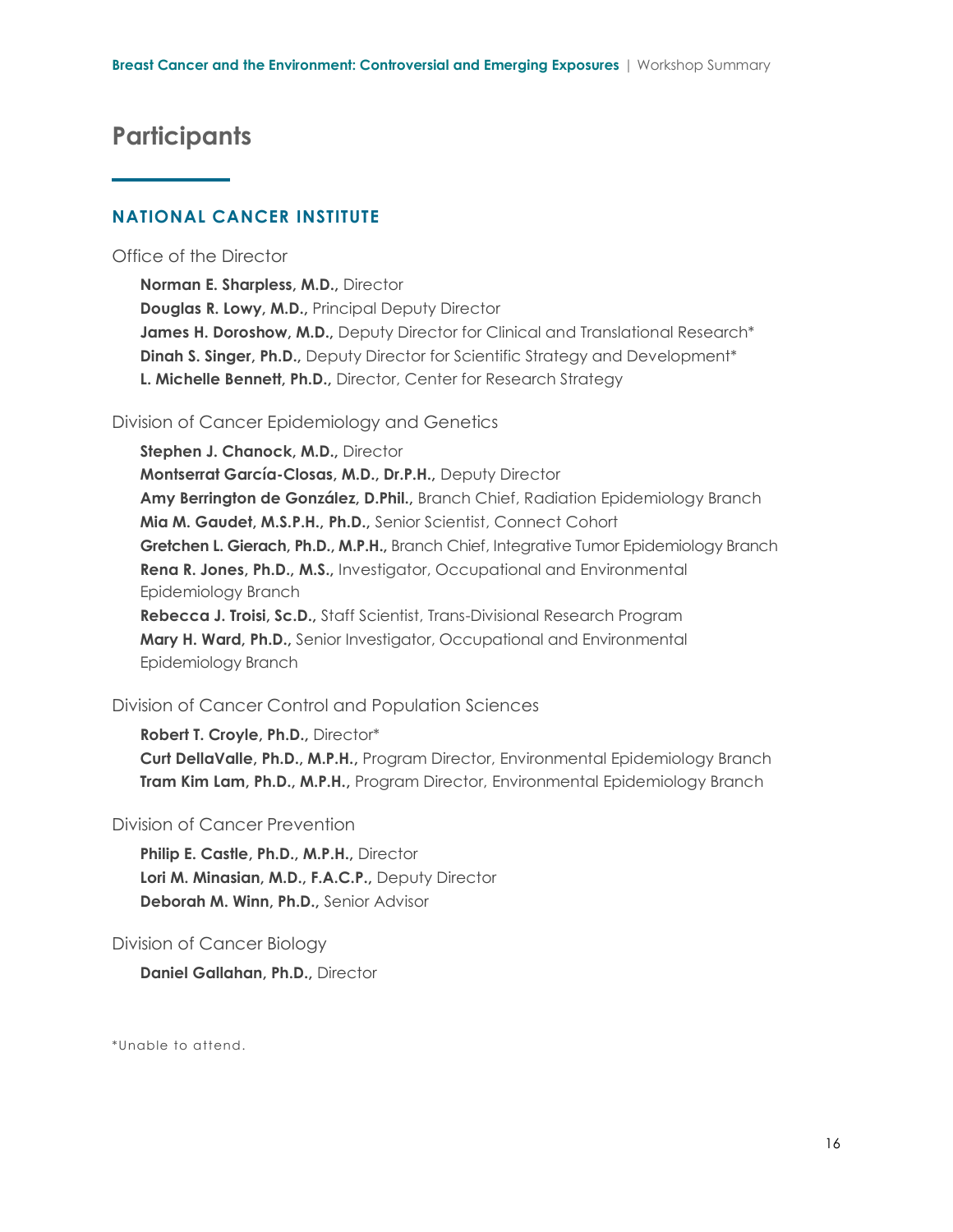#### **NATIONAL INSTITUTE OF ENVIRONMENTAL HEALTH SCIENCES**

Office of the Director

**Richard P. Woychik, Ph.D.,** Director\* **Gwen W. Collman, Ph.D.,** Acting Deputy Director

#### Extramural Research and Training Division

**Gary L. Ellison, Ph.D., M.P.H.,** Acting Director **Abee L. Boyles, Ph.D.,** Health Scientist Administrator, Population Health Branch

#### Intramural Research Division

**Dale P. Sandler, Ph.D.,** Chief, Epidemiology Branch **Alexandra J. White, Ph.D., M.S.P.H.,** Stadtman Investigator, Environment & Cancer Epidemiology Group

#### Division of the National Toxicology Program

**Suzanne E. Fenton, Ph.D.,** Group Lead, Reproductive Endocrinology

#### **EXTERNAL EXPERTS**

**Lucile L. Adams-Campbell, Ph.D.,** Professor of Oncology, Georgetown University **Zdenko Herceg, Ph.D.,** Epigenetics Group Head, International Agency for Research on Cancer **Francine Laden, Sc.D., M.S.,** Professor of Environmental Epidemiology, Harvard T.H. Chan School of Public Health **Lauren E. McCullough, Ph.D., M.S.P.H.,** Assistant Professor, Emory University **Karin B. Michels, Sc.D., Ph.D.,** Chair, Department of Epidemiology, University of California, Los Angeles **Peggy Reynolds, Ph.D., M.P.H.,** Professor, Epidemiology and Biostatistics, University of California, San Francisco **Mary Schubauer-Berigan, Ph.D.,** Monographs Programme Head, International Agency for Cancer Research **Mary Beth Terry, Ph.D.,** Professor, Columbia University **Amy Trentham-Dietz, Ph.D.,** Professor, University of Wisconsin-Madison **Melissa Troester, Ph.D.,** Professor of Epidemiology, University of North Carolina **Roel Vermeulen, Ph.D.,** Professor, Utrecht University

\*Unable to attend.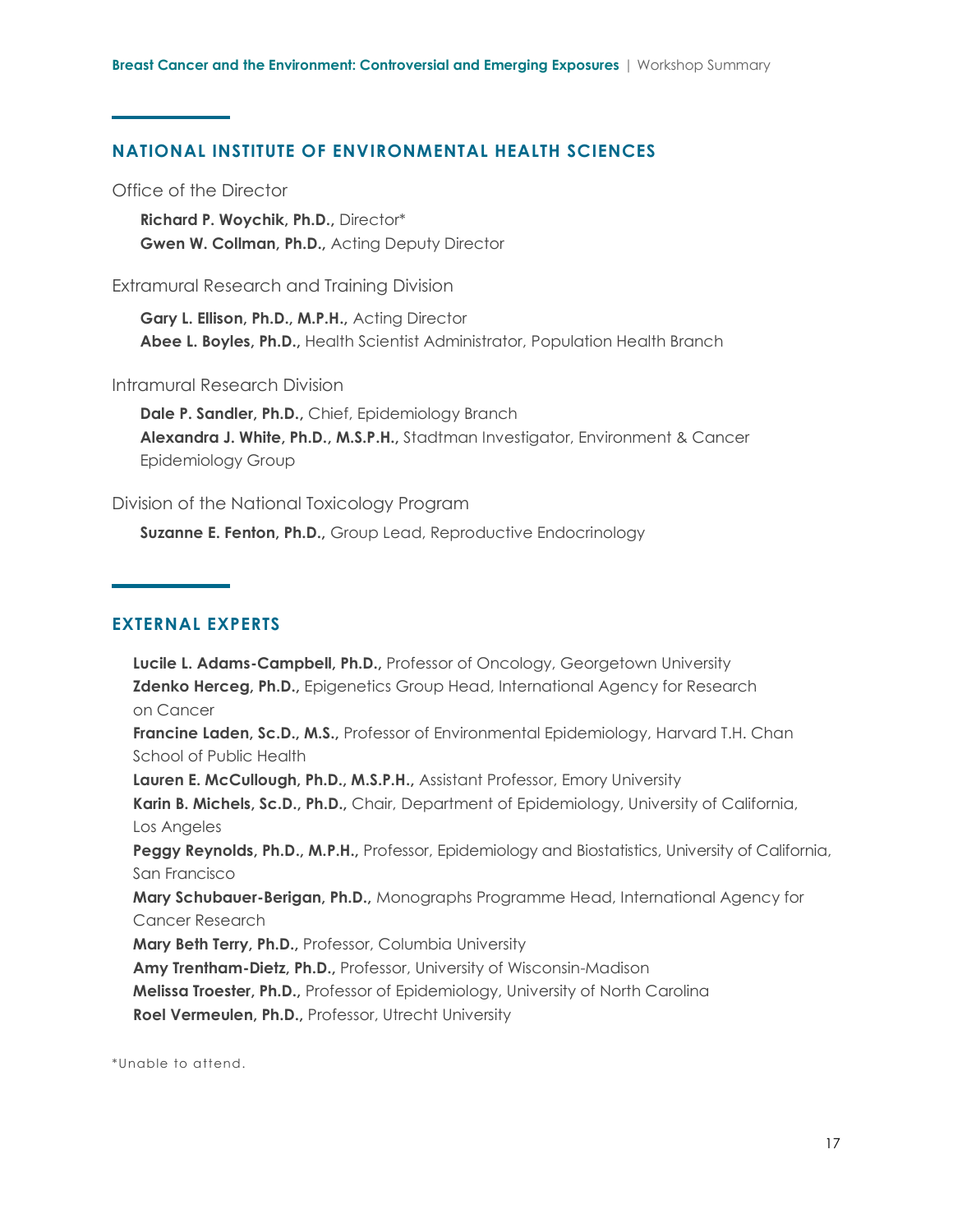### **References**

Allot (2016). "Performance of three-biomarker immunohistochemistry for intrinsic breast cancer subtyping in the AMBER Consortium." Cancer Epidemiol Biomarkers Prev 25: 470-478. [\[PubMed Abstract\]](https://pubmed.ncbi.nlm.nih.gov/26711328/)

Ambatipudi (2017). "DNA methylome analysis identifies accelerated epigenetic ageing associated with postmenopausal breast cancer susceptibility." Eur J Cancer 75: 299-307. [\[PubMed Abstract\]](https://pubmed.ncbi.nlm.nih.gov/28259012/)

Benefield (2019). "Evidence for etiologic subtypes of breast cancer in the Carolina Breast Cancer Study." Cancer Epidemiol Biomarkers Prev 28: 1784-1791. [\[PubMed Abstract\]](https://pubmed.ncbi.nlm.nih.gov/31395590/)

[Berrington de González](https://pubmed.ncbi.nlm.nih.gov/?term=Berrington+de+Gonz%C3%A1lez+A&cauthor_id=15070562) (2004). "Risk of cancer from diagnostic x-rays: Estimates for the UK and 14 other countries." Lancet 363: 345-351. [\[PubMed Abstract\]](https://pubmed.ncbi.nlm.nih.gov/15070562/)

Boice (1991). "Frequent chest x-ray fluoroscopy and breast cancer incidence among tuberculosis patients in Massachusetts." Radiat Res 125: 214-222. [\[PubMed Abstract\]](https://pubmed.ncbi.nlm.nih.gov/1996380/)

Brenner (2018). "Incidence of breast cancer in the Life Span Study of Atomic Bomb Survivors: 1958-2009." Radiation Res 190: 433-444. [\[PubMed Abstract\]](https://pubmed.ncbi.nlm.nih.gov/30044713/)

Carey (2006). "Race, breast cancer subtypes, and survival in the Carolina Breast Cancer Study." JAMA 295: 2492-2502. [\[PubMed Abstract\]](https://pubmed.ncbi.nlm.nih.gov/16757721/)

Cohn (2019). "DDT and breast cancer: Prospective study of induction time and susceptibility windows." J Natl Cancer Inst 111: 803-810. [\[PubMed Abstract\]](https://pubmed.ncbi.nlm.nih.gov/30759253/)

Committee, IBCERC (2013). Breast cancer and the environment: Prioritizing prevention. [\[PDF\]](https://www.niehs.nih.gov/about/assets/docs/breast_cancer_and_the_environment_prioritizing_prevention_508.pdf)

Eslami-S (2020). "Microbiome and breast cancer: New role for an ancient population." Front Oncol 10. [\[PubMed Abstract\]](https://pubmed.ncbi.nlm.nih.gov/32117767/)

Filgo (2016). "Mammary gland evaluation in juvenile toxicity studies: Temporal Developmental patterns in the male and female Harlan Sprague Dawley rat." Toxicol Pathol 44: 1034-1058. [\[PubMed Abstract\]](https://pubmed.ncbi.nlm.nih.gov/27613106/)

Garcia (2015). "Hazardous air pollutants and breast cancer risk in California teachers: A cohort study." Environ Health 17: 28. [\[PubMed Abstract\]](https://pubmed.ncbi.nlm.nih.gov/25636809/)

Hart (2018). "Exposure to hazardous air pollutants and risk of incident breast cancer in the Nurses' Health Study II." Environ Health 17: 28. [\[PubMed Abstract\]](https://pubmed.ncbi.nlm.nih.gov/29587753/)

Heer (2020). "Global burden and trends in premenopausal and postmenopausal breast cancer: A population-based study." Lancet Global Health 9: e1027-e1037. [\[PubMed](https://pubmed.ncbi.nlm.nih.gov/32710860/)  [Abstract\]](https://pubmed.ncbi.nlm.nih.gov/32710860/)

Hiatt (2020). "A complex systems model of breast cancer etiology: The Paradigm II Conceptual Model." Cancer Epidemiol Biomarkers Prev 29: 1720-1730. [\[PubMed Abstract\]](https://pubmed.ncbi.nlm.nih.gov/32641370/)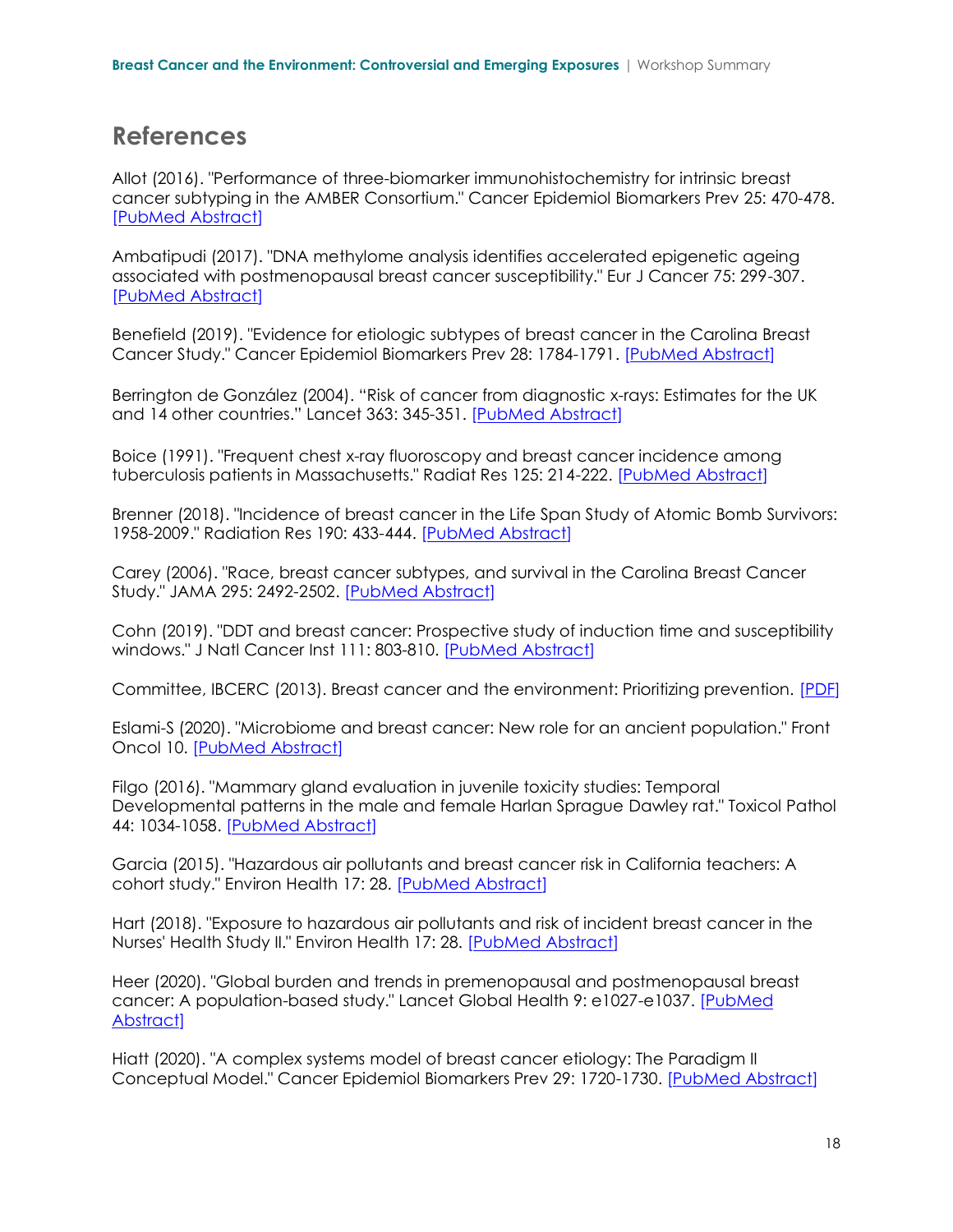Hiatt RA (2020). "Cancer and climate change." Lancet Oncol 21: e519-527. [\[PubMed](https://pubmed.ncbi.nlm.nih.gov/33152311/)  [Abstract\]](https://pubmed.ncbi.nlm.nih.gov/33152311/)

Howe (1996). "Breast cancer mortality between 1950 and 1987 after exposure to fractionated moderate-dose-rate ionizing radiation in the Canadian fluoroscopy cohort study and a comparison with breast cancer mortality in the Atomic Bomb Survivors Study." Radiat Res 145: 694-707. [\[PubMed Abstract\]](https://pubmed.ncbi.nlm.nih.gov/8643829/)

Jobard (2021). "Investigation of circulating metabolites associated with breast cancer risk by untargeted metabolomics: A case-control study nested within the French E3N cohort." Br J Cancer 124: 1734-1743. [\[PubMed Abstract\]](https://pubmed.ncbi.nlm.nih.gov/33723391/)

Johansson (2017). "Epigenome-wide association studies for breast cancer risk and risk factors." Trends Cancer Res 12: 19-28. [\[PubMed Abstract\]](https://pubmed.ncbi.nlm.nih.gov/28955137/)

Kehm (2019). "40 years of change in age- and stage-specific cancer incidence rates in US women and men." JNCI Cancer Spectr 3: pkz038. [\[PubMed Abstract\]](https://pubmed.ncbi.nlm.nih.gov/31414075/)

Lai (2021). "Exposure to light at night (LAN) and risk of breast cancer: A systematic review and meta-analysis." Sci Total Environ 762: 143-159. [\[PubMed Abstract\]](https://pubmed.ncbi.nlm.nih.gov/33131852/)

Lima (2021). "Global breast cancer incidence and mortality trends by region, age-groups, and fertility patterns". EClinicalMedicine 7: 38. [\[PubMed Abstract\]](https://pubmed.ncbi.nlm.nih.gov/34278281/)

Macon (2011). "Prenatal perfluorooctanoic acid exposure in CD-1 mice: Low-dose developmental effects and internal dosimetry." Toxicol Sci 122: 134-145. [\[PubMed Abstract\]](https://pubmed.ncbi.nlm.nih.gov/21482639/)

Martinson (2013). "Developmental windows of breast cancer risk provide opportunities for targeted chemoprevention." Exp Cell Res 319: 1671-1678. [\[PubMed Abstract\]](https://pubmed.ncbi.nlm.nih.gov/23664839/)

McDonald (2020). "In utero DDT exposure and breast density in early menopause by maternal history of breast cancer." Reprod Toxicol 92: 78-84. [\[PubMed Abstract\]](https://pubmed.ncbi.nlm.nih.gov/31421228/)

Mettler (2020). "Patient exposure from radiologic and nuclear medicine procedures in the United States: Procedure volume and effective dose for the period 2006-2016." Radiology 295: 418-427. [\[PubMed Abstract\]](https://pubmed.ncbi.nlm.nih.gov/32181730/)

NCRP (2006). "NCRP Report No. 160, Ionizing radiation exposure of the population of the United States." [NCRP [Abstract\]](https://ncrponline.org/publications/reports/ncrp-report-160-2/)

Niehoff (2019). "Airborne mammary carcinogens and breast cancer risk in the Sister Study." Environ Int 130. [\[PubMed Abstract\]](https://pubmed.ncbi.nlm.nih.gov/31226564/)

NIEHS (2016). "The impacts of climate change on human health in the United States: A scientific assessment." [\[PDF\]](https://health2016.globalchange.gov/)

Nogueira (2020). "Climate change and cancer." Ca Cancer J Clin 70: 239-244. [\[PubMed](https://pubmed.ncbi.nlm.nih.gov/32420634/)  [Abstract\]](https://pubmed.ncbi.nlm.nih.gov/32420634/)

Parker (2009). "Supervised risk predictor of breast cancer based on intrinsic subtypes." J Clin Oncol 27: 1160-1167. [\[PubMed Abstract\]](https://pubmed.ncbi.nlm.nih.gov/19204204/)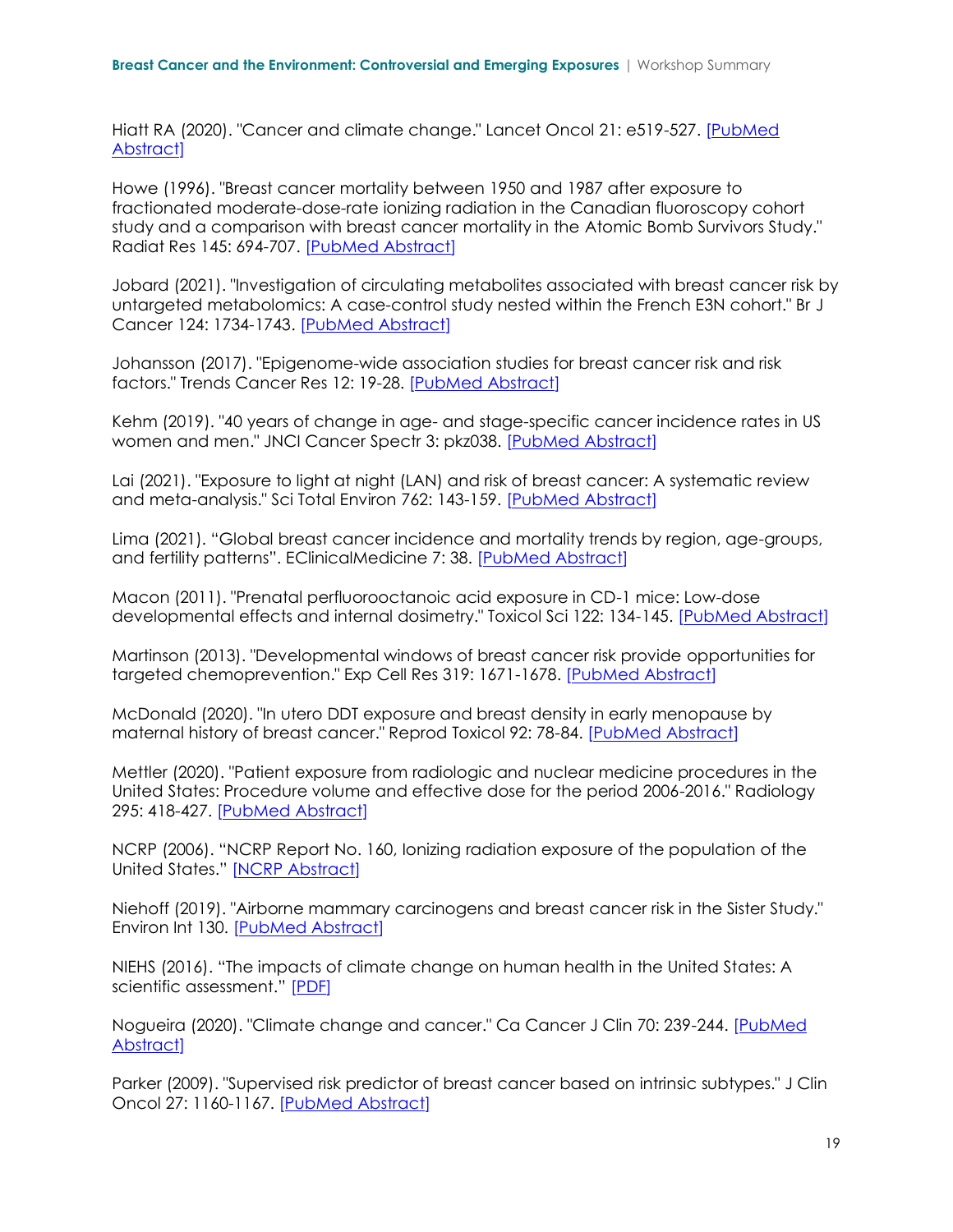Peters (2021). "Hallmarks of environmental insults." Cell 184: 1455-1468. [\[PubMed Abstract\]](https://pubmed.ncbi.nlm.nih.gov/33657411/)

Program, NT (2021). "NTP Cancer Hazard: Assessment report on night shift work and light at night." [\[PubMed Abstract\]](https://pubmed.ncbi.nlm.nih.gov/34197056/)

Quach (2014). "Disaggregating data on Asian American and Pacific Islander women to provide new insights on potential exposures to hazardous air pollutants in California." Cancer Epidemiol Biomarkers Prev 23: 2218-2228. [\[PubMed Abstract\]](https://pubmed.ncbi.nlm.nih.gov/25368397/)

Rodgers (2018). "Environmental chemicals and breast cancer: An updated review of epidemiological literature informed by biological mechanisms." Environ Res 160: 152-182. [\[PubMed Abstract\]](https://pubmed.ncbi.nlm.nih.gov/28987728/)

Romano (2016). "Maternal serum perfluoroalkyl substances during pregnancy and duration of breastfeeding." Environ Res 149: 239-246. [\[PubMed Abstract\]](https://pubmed.ncbi.nlm.nih.gov/27179585/)

Ronckers (2005). "Radiation and breast cancer: A review of current evidence." Breast Cancer Res 7: 21-32. [\[PubMed Abstract\]](https://pubmed.ncbi.nlm.nih.gov/15642178/)

Ronckers (2008). "Multiple diagnostic x-rays for spine deformities and risk of breast cancer." Cancer Epidemiol Biomarkers Prev 17: 605-613. [\[PubMed Abstract](https://pubmed.ncbi.nlm.nih.gov/18349278/)]

Rudel (2007). "Chemicals causing mammary gland tumors in animals signal new directions for epidemiology, chemicals testing, and risk assessment for breast cancer prevention." Cancer 109: 2635-2666. [\[PubMed Abstract\]](https://pubmed.ncbi.nlm.nih.gov/17503434/)

Rudel (2011). "Environmental exposures and mammary gland development: State of the science, public health implications, and research recommendations." Environ Health Perspect 119: 1053-1061. [\[PubMed Abstract\]](https://pubmed.ncbi.nlm.nih.gov/21697028/)

Schmidt (2012). "IOM issues report on breast cancer and the environment." Environ Health Perspect 120: a60-a61. [\[PubMed Abstract\]](https://pubmed.ncbi.nlm.nih.gov/22297389/)

Shen (2017). "Dependence of cancer risk from environmental exposures on underlying genetic susceptibility: An illustration with polycyclic aromatic hydrocarbons and breast cancer." Br J Cancer 116: 1229-1233. [\[PubMed Abstract\]](https://pubmed.ncbi.nlm.nih.gov/28350789/)

Tamimi (2016). "Population attributable risk of modifiable and nonmodifiable breast cancer risk factors in postmenopausal breast cancer." Am J Epidemiol 184: 884-893. [PubMed [Abstract\]](https://pubmed.ncbi.nlm.nih.gov/27923781/)

Terry (2019). "Environmental exposures during windows of susceptibility for breast cancer: A framework for prevention research." Breast Cancer Res 21: 96. [\[PubMed Abstract\]](https://pubmed.ncbi.nlm.nih.gov/31429809/) Timmermann (2017). "Shorter duration of breastfeeding at elevated exposures to perfluoroalkyl substances." Reprod Toxicol 68: 164-170. [\[PubMed Abstract\]](https://pubmed.ncbi.nlm.nih.gov/27421579/)

Troester (2018). "Racial differences in PAM50 subtypes in the Carolina Breast Cancer Study." J Natl Cancer Inst 110: 176-182. [\[PubMed Abstract\]](https://pubmed.ncbi.nlm.nih.gov/28859290/)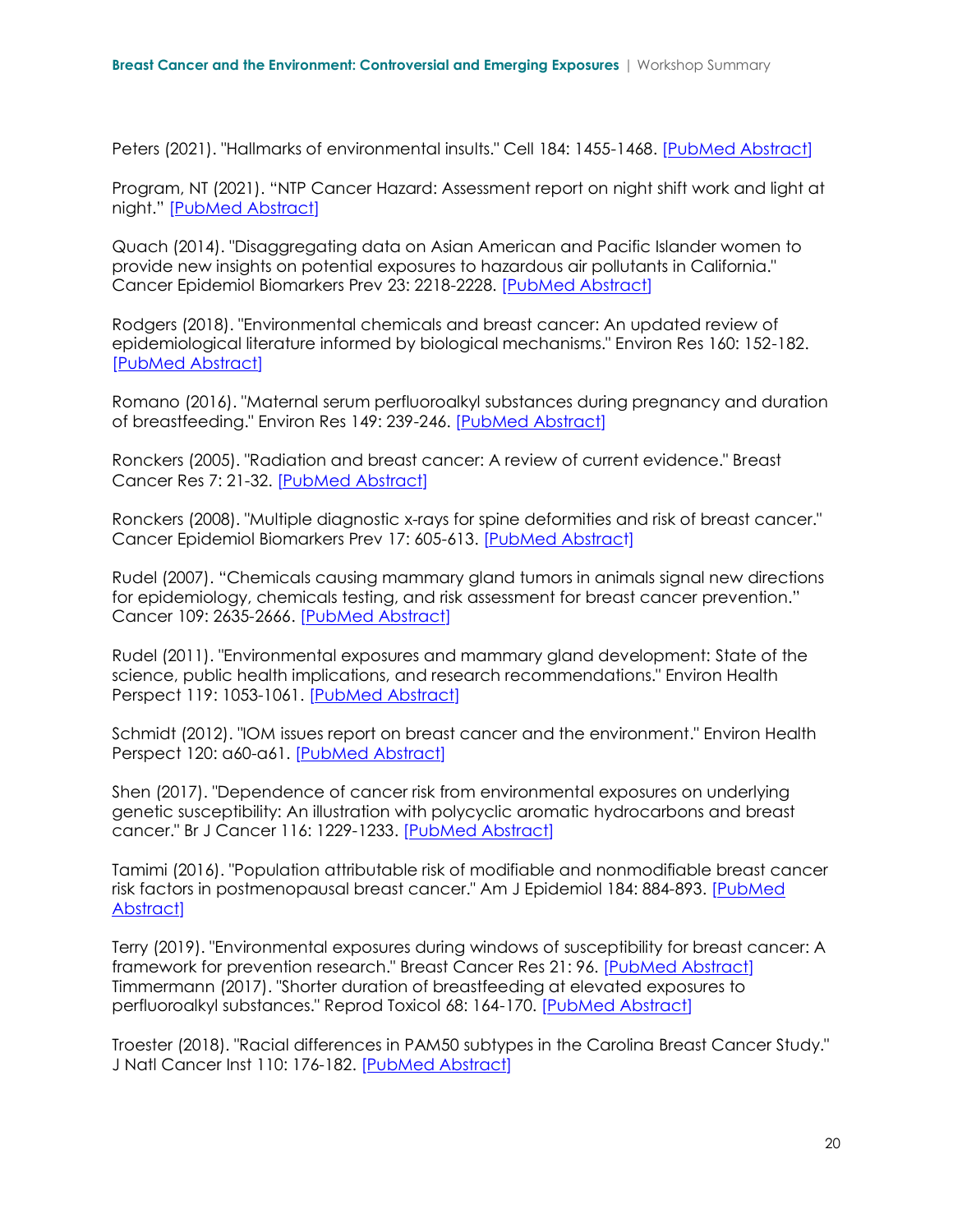Tucker (2018). "Evaluation of prenatal exposure to bisphenol analogues on development and long-term health of the mammary gland in female mice." Environ Health Perspect 126: 087003. [\[PubMed Abstract\]](https://pubmed.ncbi.nlm.nih.gov/30102602/)

Urbaniak (2016). "The microbiota of breast tissue and its association with breast cancer." Appl Environ Microbiol 82: 5039-5048. [\[PubMed Abstract\]](https://pubmed.ncbi.nlm.nih.gov/27342554/)

Veiga (2019). "Association of breast cancer risk after childhood cancer with radiation dose to the breast and anthracycline use: A report from the Childhood Cancer Survivor Study." JAMA Pediatr 173: 1171-1179. [\[PubMed Abstract\]](https://pubmed.ncbi.nlm.nih.gov/31657853/)

Vermeulen (2020). "The exposome and health: Where chemistry meets biology." Science 367: 392-396. [\[PubMed Abstract\]](https://pubmed.ncbi.nlm.nih.gov/31974245/)

Vineis (2021). "Climate change and cancer: Converging policies." Mol Oncol 15: 764-769. [\[PubMed Abstract\]](https://pubmed.ncbi.nlm.nih.gov/32964631/)

Vu (2019). "Endocrine-disrupting metals in ambient air and female breast cancer incidence in US." Gynecol Endocrinol 35: 1099-1102. [\[PubMed Abstract\]](https://pubmed.ncbi.nlm.nih.gov/31142157/)

White (2009). "Effects of perfluorooctanoic acid on mouse mammary gland development and differentiation resulting from cross-foster and restricted gestational exposures." Reprod Toxicol 27: 289-298. [\[PubMed Abstract\]](https://pubmed.ncbi.nlm.nih.gov/19095057/)

Widschwendter (2018). "Epigenome-based cancer risk prediction: Rationale, opportunities and challenges." Nat Rev Clin Oncol 15: 292-309. [\[PubMed Abstract\]](https://pubmed.ncbi.nlm.nih.gov/29485132/)

Wild (2012). "The exposome: From concept to utility." Int J Epidemiol 41: 24-32. [\[PubMed](https://pubmed.ncbi.nlm.nih.gov/22296988/)  [Abstract\]](https://pubmed.ncbi.nlm.nih.gov/22296988/)

Williams (2018). "TP53 protein levels, RNA-based pathway assessment, and race among invasive breast cancer cases." NPJ Breast Cancer 4: 13. [\[PubMed Abstract\]](https://pubmed.ncbi.nlm.nih.gov/29951581/)

Zeinomar (2020). "Environmental exposures and breast cancer risk in the context of underlying susceptibility: A systematic review of the epidemiological literature." Environ Res 187. [\[PubMed Abstract\]](https://pubmed.ncbi.nlm.nih.gov/32445942/)